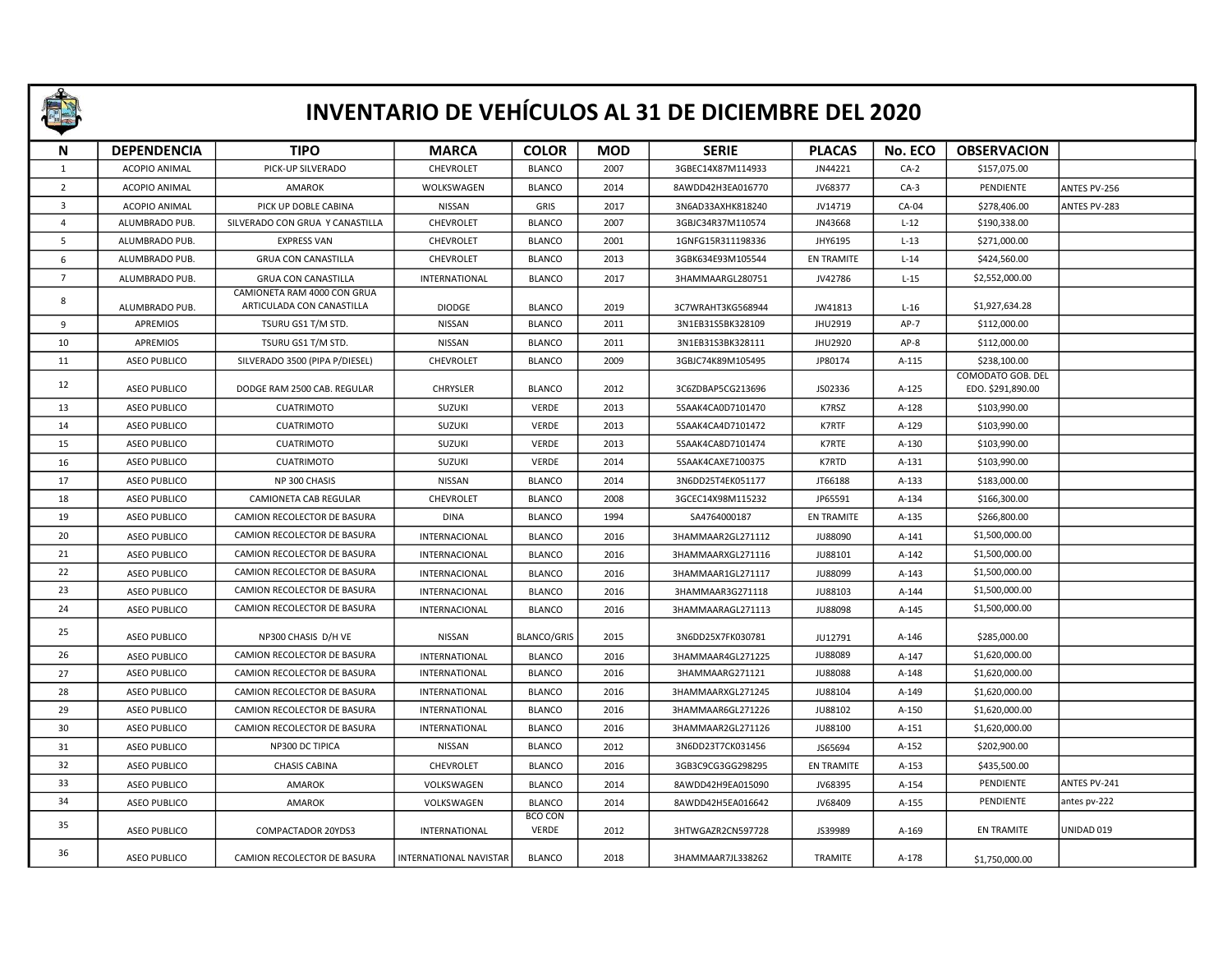| 37 | <b>ASEO PUBLICO</b> | CAMION RECOLECTOR DE BASURA                                   | INTERNATIONAL NAVISTAR        | <b>BLANCO</b>                    | 2018    | 3HAMMAAR8JL338268  | TRAMITE   | A-179   | \$1,750,000.00 |              |
|----|---------------------|---------------------------------------------------------------|-------------------------------|----------------------------------|---------|--------------------|-----------|---------|----------------|--------------|
| 38 | <b>ASEO PUBLICO</b> | CAMION RECOLECTOR DE BASURA                                   | INTERNATIONAL NAVISTAR        | <b>BLANCO</b>                    | 2018    | 3HAMMAAR6JL338270  | TRAMITE   | A-180   | \$1,750,000.00 |              |
| 39 | <b>ASEO PUBLICO</b> | CAMION RECOLECTOR DE BASURA                                   | <b>INTERNATIONAL NAVISTAR</b> | <b>BLANCO</b>                    | 2018    | 3HAMMAAR3JL338257  | TRAMITE   | A-182   | \$1,750,000.00 |              |
| 40 | <b>ASEO PUBLICO</b> | CAMION RECOLECTOR DE BASURA                                   | INTERNATIONAL NAVISTAR        | <b>BLANCO</b>                    | 2018    | 3HAMMAAR3JL338240  | TRAMITE   | A-181   | \$1,750,000.00 |              |
| 41 | <b>ASEO PUBLICO</b> | CAMION 210 H.P. 2200 RPM CAP. DE<br>CARGA 35MIL LIBRAS        | <b>FREIGHTLINER</b>           | <b>BLANCO</b>                    | 2019    | 3ALACYCS2KDKR6595  | JW41810   | A-185   | \$1,349,942.85 |              |
| 42 | <b>ASEO PUBLICO</b> | CAMION 210 H.P. 2200 RPM CAP. DE<br>CARGA 35MIL LIBRAS        | <b>FREIGHTLINER</b>           | <b>BLANCO</b>                    | 2019    | 3ALACYCSOKDKR6594  | JW41805   | A-186   | \$1,349,942.85 |              |
| 43 | <b>ASEO PUBLICO</b> | CAMION 210 H.P. 2200 RPM CAP. DE<br>CARGA 35MIL LIBRAS        | <b>FREIGHTLINER</b>           | <b>BLANCO</b>                    | 2019    | 3ALACYCS9KDKR6593  | JW41811   | A-187   | \$1,349,942.85 |              |
| 44 | <b>ASEO PUBLICO</b> | CAMION 210 H.P. 2200 RPM CAP. DE<br>CARGA 35MIL LIBRAS        | <b>FREIGHTLINER</b>           | <b>BLANCO</b>                    | 2019    | 3ALACYCS7KDKR6592  | JW41806   | A-188   | \$1,349,942.85 |              |
| 45 | ASEO PUBLICO        | CAMION 210 H.P. 2200 RPM CAP. DE<br>CARGA 35MIL LIBRAS        | <b>FREIGHTLINER</b>           | <b>BLANCO</b>                    | 2019    | 3ALACYCS5KDKR6591  | JW41812   | A-189   | \$1,349,942.85 |              |
| 46 | <b>ASEO PUBLICO</b> | CAMION 210 H.P. 2200 RPM CAP. DE<br>CARGA 35MIL LIBRAS        | <b>FREIGHTLINER</b>           | <b>BLANCO</b>                    | 2019    | 3ALACYCS3KDKR6590  | JW41809   | A-190   | \$1,349,942.85 |              |
| 47 | <b>ASEO PUBLICO</b> | CAMION 210 H.P. 2200 RPM CAP. DE<br>CARGA 35MIL LIBRAS        | <b>FREIGHTLINER</b>           | <b>BLANCO</b>                    | 2019    | 3ALACYCS4KDKR6596  | JW41807   | A-191   | \$1,349,942.85 |              |
| 48 | <b>ASEO PUBLICO</b> | CAMIONETA RAM 4000 CON CAJE<br>COMPACTADORA                   | <b>DODGE</b>                  | <b>BLANCO</b>                    | 2019    | 3C7WRAHT1KG6220071 | JW43054   | A-192   | \$1,028,800.00 |              |
| 49 | <b>ASEO PUBLICO</b> | CAMIONETA RAM 4000 CON CAJE<br>COMPACTADORA                   | DODGE                         | <b>BLANCO</b>                    | 2019    | 3C7WRAHT3KG620072  | JW43055   | A-193   | \$1,028,800.00 |              |
| 50 | ASEO PUBLICO        | <b>GONDOLA DE TRANSFERENCIA</b><br>CAP.37TONS., LARGO 12.20M. | IMMMEX MOD.GTPM-40            | <b>BLANCO</b>                    | 2019    | 3A9CG40PXKT112019  | PENDIENTE | A-194   | \$1,922,285.72 |              |
| 51 | <b>ASEO PUBLICO</b> | <b>GONDOLA DE TRANSFERENCIA</b><br>CAP.37TONS., LARGO 12.20M. | IMMMEX MOD.GTPM-40            | <b>BLANCO</b>                    | 2019    | 3A9CG40P8KT112018  | PENDIENTE | A-195   | \$1,922,285.72 |              |
| 52 | <b>ASEO PUBLICO</b> | <b>GONDOLA DE TRANSFERENCIA</b><br>CAP.37TONS., LARGO 12.20M. | IMMMEX MOD.GTPM-40            | <b>BLANCO</b>                    | 2019    | 3A9CG40P6KT112017  | PENDIENTE | A-196   | \$1,922,285.72 |              |
| 53 | <b>ASEO PUBLICO</b> | GONDOLA DE TRANSFERENCIA<br>CAP.37TONS., LARGO 12.20M.        | IMMMEX MOD.GTPM-40            | <b>BLANCO</b>                    | 2019    | 3A9CG40P4KT112016  | PENDIENTE | A-197   | \$1,922,285.72 |              |
| 54 | <b>ASEO PUBLICO</b> | PICK UP DOBLE CABINA                                          | NISSAN                        | <b>GRIS</b>                      | 2017    | 3N6AD33A5HK819876  | JV14716   | A-183   | \$278,406.00   | ANTES PV-280 |
| 55 | <b>ASEO PUBLICO</b> | <b>GONDOLA DE TRANSFERENCIA</b><br>CAP.37TONS., LARGO 12.20M. | IMMMEX MOD.GTPM-40            | <b>BLANCO</b>                    | 2019    | 3A9CG40P4KT112016  | PENDIENTE | A-197   | \$1,922,285.72 |              |
| 56 | <b>ASEO PUBLICO</b> | PICK UP DOBLE CABINA                                          | <b>NISSAN</b>                 | <b>BLANCO</b>                    | 2017    | 3N6AD33A1HK814299  | JV14710   | A-198   | \$278,406.00   | ANTES PV-273 |
| 57 | <b>ASEO PUBLICO</b> | MOTOCICLETA TIPO TRX420FM, SEMI<br><b>AUTOMATICA</b>          | HONDA                         | <b>ROJO</b>                      | 2019    | 1HFTE40U2K4500624  | ZHK3M     | A-202   | \$170,900.00   |              |
| 58 |                     | MOTOCICLETA TIPO TRX420FM, SEMI                               |                               |                                  |         |                    |           |         |                |              |
|    | <b>ASEO PUBLICO</b> | AUTOMATICA<br>BARREDORA PARA MALECON, MOD.                    | <b>HONDA</b>                  | <b>ROJO</b><br><b>BLANCO CON</b> | 2019    | 1HFTE40UXK4500547  | ZHK4M     | $A-203$ | \$170,900.00   |              |
| 59 | <b>ASEO PUBLICO</b> | COMANDO                                                       | <b>DULEVO</b>                 | AZUL                             | CAMANDO | ZA95150E307C38153  | JN80069   | $ZF-11$ | \$1,437,500.00 |              |
| 60 | <b>ASEO PUBLICO</b> | REMOLQUE CAMA BAJA MOD.B1220                                  | TPR                           | <b>BLANCO</b>                    | 2009    | 3JRR1A11191TPR821  | 6HG5811   | $ZF-17$ | \$32,970.50    |              |
| 61 | <b>ASEO PUBLICO</b> | REMOLQUE CAMA BAJA MOD.B1220                                  | TPR                           | <b>BLANCO</b>                    | 2009    | 3JRR1A11391TPR822  | 6HG5812   | ZF-18   | \$32,970.50    |              |
| 62 | <b>ASEO PUBLICO</b> | REMOLQUE CAMA BAJA MOD.B1220                                  | TPR                           | <b>BLANCO</b>                    | 2009    | 3JRR1A11591TPR823  | 6HG5813   | ZF-19   | \$32,970.50    |              |
| 63 | <b>ASEO PUBLICO</b> | REMOLQUE CAMA BAJA MOD.B1220                                  | <b>TPR</b>                    | <b>BLANCO</b>                    | 2009    | 3JRR1A11791TPR824  | 6HG5814   | $ZF-20$ | \$32,970.50    |              |
| 64 | <b>ASEO PUBLICO</b> | REMOLQUE CAMA BAJA MOD.B1220                                  | TPR                           | <b>BLANCO</b>                    | 2009    | 3JRR1A11991TPR825  | 6HG5815   | $ZF-21$ | \$32,970.50    |              |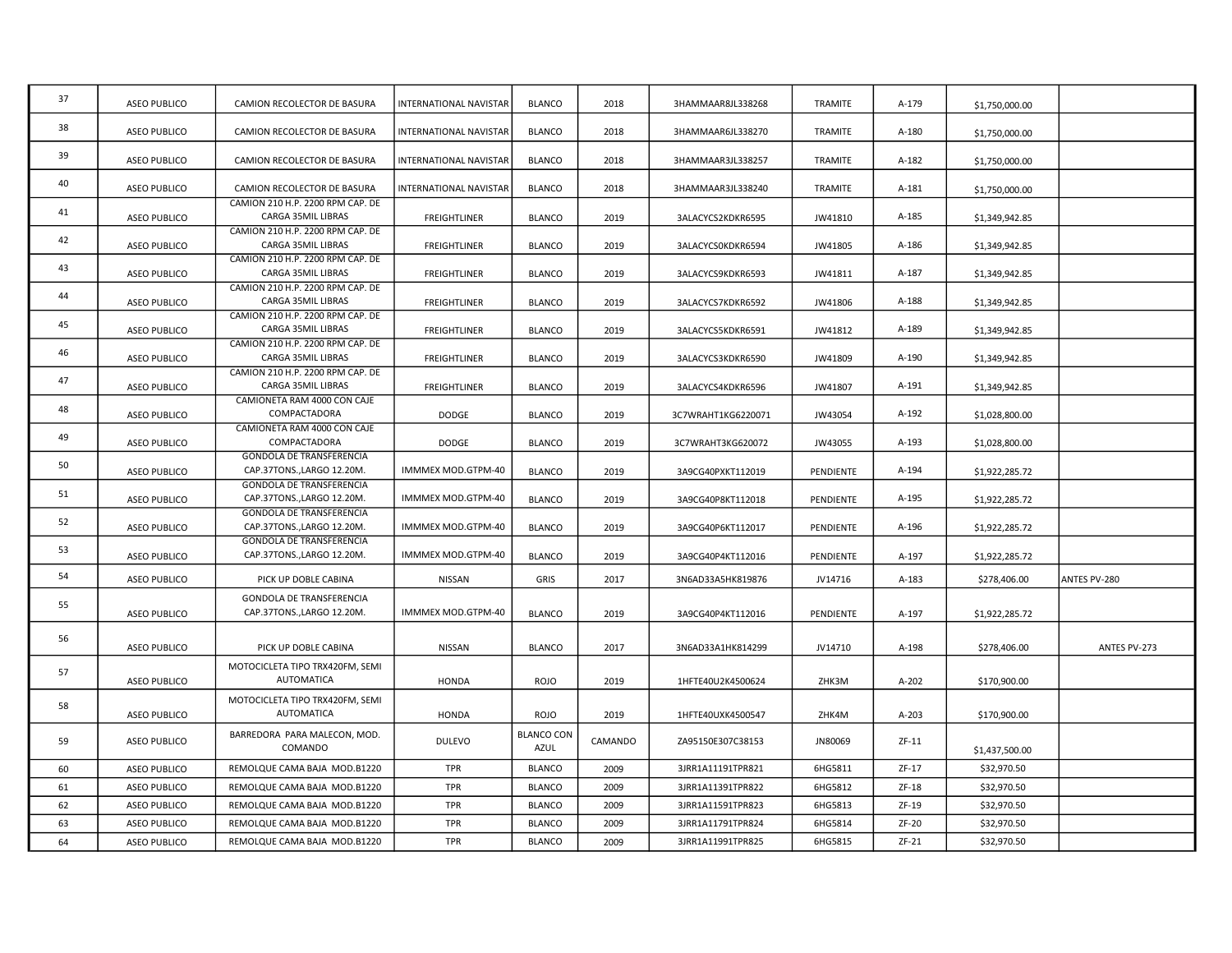| 65 | <b>ASEO PUBLICO</b> | REMOLQUE CAMA BAJA MOD.B1220                         | <b>TPR</b>                                                                                                            | <b>BLANCO</b>             | 2009  | 3JRR1A11091TPR826  | 6HG5816        | ZF-22       | \$32,970.50                                                                     |              |
|----|---------------------|------------------------------------------------------|-----------------------------------------------------------------------------------------------------------------------|---------------------------|-------|--------------------|----------------|-------------|---------------------------------------------------------------------------------|--------------|
| 66 | <b>ASEO PUBLICO</b> | REMOLQUE CAMA BAJA MOD.B1220                         | <b>TPR</b>                                                                                                            | <b>BLANCO</b>             | 2009  | 3JRR1A11291TPR827  | 6HG5817        | $ZF-23$     | \$32,970.50                                                                     |              |
| 67 | ASEO PUBLICO        | REMOLQUE CAMA BAJA MOD.B1220                         | <b>TRP</b>                                                                                                            | <b>BLANCO</b>             | 2009  | 3JRR1A11491TPR828  | 6HG5818        | ZF-24       | \$32,970.50                                                                     |              |
| 68 | <b>ASEO PUBLICO</b> | REMOLQUE CAMA BAJA TIPO<br>PLATAFORMA MOD.B2160      | <b>TPR</b>                                                                                                            | <b>BLANCO</b>             | 2009  | 3JRP1E21691TPR821  | 6HG5819        | $ZF-25$     | \$84,697.50                                                                     |              |
| 69 | <b>ASEO PUBLICO</b> | BARREDORA DE AVENIDAS, MOD. 5000<br><b>EVOLUCION</b> | <b>DULEVO</b>                                                                                                         | <b>BLANCO CON</b><br>AZUL | 2009  | 5000GM0002         | JR34799        | $ZF-26$     | \$3,989,925.00                                                                  |              |
| 70 | <b>ASEO PUBLICO</b> | CAMION RECOLECTOR DE BASURA                          | INTERNATIONAL                                                                                                         | <b>BLANCO</b>             | 2016  | 3HAMMAAR7GL271106  | JU53484        | ZF-39       | \$1,599,960.00                                                                  |              |
| 71 | <b>ASEO PUBLICO</b> | CAMION RECOLECTOR DE BASURA                          | INTERNATIONAL                                                                                                         | <b>BLANCO</b>             | 2016  | 3HAMMAAR6GL271095  | JU53486        | ZF-40       | \$1,599,960.00                                                                  |              |
| 72 | ASEO PUBLICO        | CAMION RECOLECTOR DE BASURA                          | INTERNATIONAL                                                                                                         | <b>BLANCO</b>             | 2016  | 3HAMMAAR0GL271111  | <b>JU53483</b> | $ZF-41$     | \$1,599,960.00                                                                  |              |
| 73 | <b>ASEO PUBLICO</b> | CAMION RECOLECTOR DE BASURA                          | INTERNATIONAL                                                                                                         | <b>BLANCO</b>             | 2016  | 3HAMMAAR6GL271114  | JU53485        | ZF-42       | \$1,599,960.00                                                                  |              |
| 74 | <b>ASEO PUBLICO</b> | CAMION RECOLECTOR DE BASURA                          | INTERNATIONAL                                                                                                         | <b>BLANCO</b>             | 2016  | 3HAMMAAR0GL271108  | JU53482        | $ZF-43$     | \$1,599,960.00                                                                  |              |
| 75 | <b>ASEO PUBLICO</b> | CAMION RECOLECTOR DE BASURA                          | <b>INTERNATIONAL motor</b><br>210HP., TRANS MANUAL, 6<br>VEL., CON CAJA<br>COMPACTADORA RHINO<br><b>22YDS CUBICAS</b> | <b>BLANCO</b>             | 2018  | 3HAMMAAR5JL338311  |                | ZF-118      | \$1,798,400.00                                                                  |              |
| 76 | <b>BOMBEROS</b>     | <b>CAMION DE BOMEROS</b>                             | <b>FREIGHTLINER</b>                                                                                                   | <b>ROJO</b>               | 1995  | 1FV6HLCB4SL706654  | JK83305        | $B-13$      | \$60,200                                                                        |              |
| 77 | <b>BOMBEROS</b>     | <b>CAMION DE BOMEROS</b>                             | PETER PIRSCH                                                                                                          | <b>DORADO</b>             | 1985  | 1P9CAD880FK004029  | JK83306        | $B-14$      | \$68,759                                                                        |              |
| 78 | <b>BOMBEROS</b>     | CAMION MOTOBOMBA                                     | <b>FWD DIESEL</b>                                                                                                     | ROJO                      | 1982  | 1F9HT28C3CCFT1173  | JM50901        | B-17        | <b>DONACION</b>                                                                 |              |
| 79 | <b>BOMBEROS</b>     | CAMIONETA F250 4X4                                   | <b>FORD</b>                                                                                                           | <b>ROJO</b>               | 2007  | 3FTRF18W37MA30167  | JN79950        | $B-28$      | \$219,555                                                                       |              |
| 80 | <b>BOMBEROS</b>     | REMOLQUE IMPORTADO                                   | MOD.PWC1A13                                                                                                           | <b>BLANCO</b>             |       | 5988               | 5HG4039        | $B-33$      | \$111,326.00                                                                    |              |
| 81 | <b>BOMBEROS</b>     | REMOLQUE IMPORTADO                                   | MOD.PWC1A13                                                                                                           | PLATA                     |       | 5989               | 5HG4041        | $B-34$      | \$111,326.48                                                                    |              |
| 82 | <b>BOMBEROS</b>     | SEMIREMOLQUE P/EMBARCACION<br>SHORENL                |                                                                                                                       | PLATA                     |       | 1MDAREP138A385049  | 5HG4040        | $B-35$      | \$58,258.00                                                                     |              |
| 83 | <b>BOMBEROS</b>     | <b>EMBARCACION</b>                                   | <b>TROPHY</b>                                                                                                         | <b>BLANCO</b>             |       | THMA18FAH708       |                | $B-43$      | \$986,000.00                                                                    |              |
| 84 | <b>BOMBEROS</b>     | REMOLQUE GALVANIZADO                                 | KARAVAN                                                                                                               | GRIS                      |       | UST5000TB1078STGL  | 7HG2426        | $B-44$      | NOTA: EL VALOR DEL<br>REMOLQUE ESTA<br>INCLUIDO EN EL VALOR<br>DE LA LANCHAB-43 |              |
| 85 | <b>BOMBEROS</b>     | NP300 DC TIPICA                                      | NISSAN                                                                                                                | <b>BLANCO</b>             | 2012  | 3N6DD23T7CK030159  | JS65698        | $B-50$      | \$212,900.00                                                                    |              |
| 86 | <b>BOMBEROS</b>     | AMBULANCIA                                           | FORD                                                                                                                  | <b>BLANCO</b>             | 2012  | 1FTNE1EW8CDA92014  | JHZ3754        | $B-53$      | <b>DONACION</b>                                                                 |              |
| 87 | <b>BOMBEROS</b>     | <b>CUATRIMOTO</b>                                    | SUZUKI                                                                                                                | <b>ROJO</b>               | 2014  | 5MSAAM46A1E7100724 | VGF            | $B-56$      | \$128,100.00                                                                    |              |
| 88 | <b>BOMBEROS</b>     | <b>FORD F150</b>                                     | FORD                                                                                                                  | <b>BLANCO</b>             | 2013  | 1FTFW1EF4DKF89446  | JT66187        | <b>B-57</b> | \$477,000.00                                                                    |              |
| 89 | <b>BOMBEROS</b>     | <b>FORD F150</b>                                     | FORD                                                                                                                  | <b>BLANCO</b>             | 2013  | 1FTFW1EF5DKF89407  | JT66186        | <b>B-58</b> | \$477,000.00                                                                    |              |
| 90 | <b>BOMBEROS</b>     | AMBULANCIA                                           | <b>FORD ECOLINE</b>                                                                                                   | <b>BLANCO</b>             | 2005  | 1FDSS34P35HB32458  | PENDIENTE      | $B-59$      | <b>DONACION</b>                                                                 |              |
| 91 | <b>BOMBEROS</b>     | AMBULANCIA                                           | <b>FORD ECOLINE</b>                                                                                                   | <b>BLANCO</b>             | 2003  | 1FDSS34F73HB10886  | PENDIENTE      | $B-60$      | <b>DONACION</b>                                                                 |              |
| 92 | <b>BOMBEROS</b>     | <b>CAMION DE BOMBEROS</b>                            | LANCE                                                                                                                 | <b>BLANCO</b>             | 1988  | 1P9CT01JAJA040119  | PENDIENTE      | $B-61$      | <b>DONACION</b>                                                                 |              |
| 93 | <b>BOMBEROS</b>     | MOTOCICLETA                                          | <b>HONDA</b>                                                                                                          | <b>BLANCO</b>             | 2013  | LTMJD2195D5108595  | K6SJR          | $B-62$      | \$56,749.00                                                                     | ANTES PV-187 |
| 94 | <b>BOMBEROS</b>     | MOTOCICLETA                                          | <b>HONDA</b>                                                                                                          | <b>BLANCO</b>             | 2013  | LTMJD2196D5108556  | K6SJS          | B-63        | \$56,749.00                                                                     | ANTES PV-195 |
| 95 | <b>BOMBEROS</b>     | LANCHA                                               | <b>MERCURY</b>                                                                                                        | $******$                  | ***** | 20111221           |                | ZF-35       | \$342,700.00                                                                    |              |
| 96 | <b>BOMBEROS</b>     | REMOLQUE                                             | <b>HECHO EN MEXICO</b>                                                                                                | PLATA<br>METALICO         | 2011  | 20111222           | 7HG2469        | $ZF-36$     | EN LA MISMA FACTURA<br>DE LA LANCHA                                             |              |
| 97 | <b>BOMBEROS</b>     | CAMION MOTOBOMBA                                     | e one centry                                                                                                          | <b>ROJO</b>               | 1995  | 4ENRAAA88R1004111  | JV14911        | B-66        | \$522,000.00                                                                    |              |
| 98 | <b>BOMBEROS</b>     | CAMION MOTOBOMBA                                     | american lafrance eagle                                                                                               | rojo                      | 2006  | 4Z3AAACY06RV77063  | JV14909        | $B-67$      | \$1,508,000.00                                                                  |              |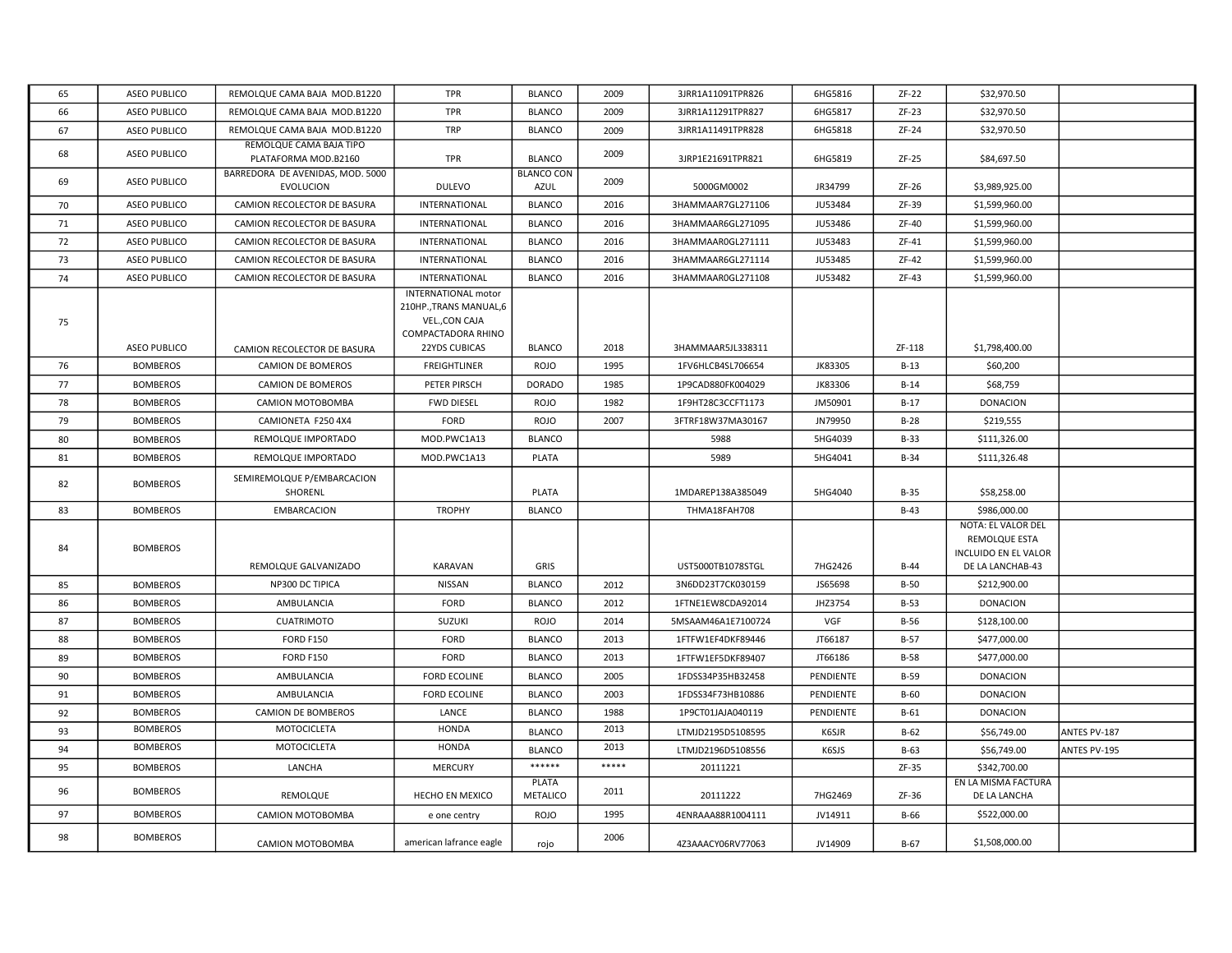| 99  | <b>BOMBEROS</b>     | CAMION MOTOBOMBA                              | PIERCE LANCE           | <b>ROJO</b>   | 1987 | 1P9CT01J6HA040137  | JV14910           | B-68         | \$290,000.00                                            |                                         |
|-----|---------------------|-----------------------------------------------|------------------------|---------------|------|--------------------|-------------------|--------------|---------------------------------------------------------|-----------------------------------------|
| 100 | <b>BOMBEROS</b>     | PICKUP F-550 2TON.8 CIL.                      | <b>FORD</b>            | <b>BLANCO</b> | 2007 | 1FDAW57P17EA99911  | ZJ80739(ZAC)      | B-69         | \$348,000.00                                            | <b>ANTES PC-11</b>                      |
| 101 | <b>BOMBEROS</b>     | AMBULANCIA 8CIL.DIESEL                        | <b>FORD</b>            | <b>BALNCO</b> | 2006 | 1FDSS34P76HB20136  | 8070739           | B-70         |                                                         | COMODATO CON CABO<br>CORRIENTES 3/04/17 |
| 102 | <b>BOMBEROS</b>     | AMBULANCIA                                    | FORD E350 ECONOLINE    | <b>BLANCO</b> | 2006 | 1fdwe35946db17838  | <b>EN TRAMITE</b> | $B-71$       | 80,875.00                                               |                                         |
| 103 | <b>BOMBEROS</b>     | PICK UP COLORADO CON CAMPER                   | CHEVROLET COLORADO     | <b>ROJO</b>   | 2008 | 1GCDT13E388151868  | <b>EN TRAMITE</b> | $B-72$       | <b>DONACION FIREFIGHTER</b><br>CROSSING<br>BOARDERS.ORG |                                         |
| 104 | <b>BOMBEROS</b>     | <b>EXPRESS VAN</b>                            | CHEVROLET              | <b>BLANCO</b> | 2009 | 1GNFG154491107476  | JGZ4208           | B-73         | \$327,200.00                                            |                                         |
| 105 | <b>BOMBEROS</b>     | MOTOCICLETA TIPO TRX420FM, SEMI<br>AUTOMATICA | <b>HONDA</b>           | <b>ROJO</b>   | 2020 | 1HFTE40U0L4600206  | ZHK5M             | B-77         | \$173,900.00                                            |                                         |
| 106 | CATASTRO            | <b>TSURU</b>                                  | NISSAN                 | <b>BLANCO</b> | 2007 | 3N1EB31S37K357258  | JFJ3228           | $C-4$        | \$105,329.00                                            |                                         |
| 107 | CATASTRO            | <b>TSURU</b>                                  | NISSAN                 | <b>BLANCO</b> | 2007 | 3N1EB31S17K357307  | JFJ3229           | $C-5$        | \$105,329.00                                            |                                         |
| 108 | CATASTRO            | <b>CAMIONETA RANGER XL</b>                    | FORD                   | <b>BLANCO</b> | 2009 | 8AFDT52D696200051  | JR92298           | $C-7$        | COMODATO GOB DEL<br><b>ESTADO</b>                       |                                         |
| 109 | CATASTRO            | TSURU GII EQP. TM                             | NISSAN                 | <b>BLANCO</b> | 2016 | 3NIEB31SOGK346668  | JMT5641           | $C-8$        | \$150,798.00                                            |                                         |
| 110 | CATASTRO            | VERSA ADVANCE MT 4 CIL. 4 PTAS                | NISSAN                 | <b>BLANCO</b> | 2018 | 3N1CN7AD3JK456550  | JPV6895           | $C-9$        | \$212,900.00                                            |                                         |
| 111 | <b>CEMENTERIOS</b>  | <b>CHASIS CABINA</b>                          | FORD                   | <b>BLANCO</b> | 2016 | 1FDGF5GYOGEC07888  | JV14707           | $CE-7$       | \$636,939                                               |                                         |
| 112 | COM.SOCIAL          | <b>TSURU</b>                                  | NISSAN                 | <b>BLANCO</b> | 2004 | 3N1EB31S84K566068  | JDJ1676           | $CO-6$       | \$91,200.00                                             |                                         |
| 113 | COMUNICACIÓN SOCIAL | SUBURBAN 4X4                                  | CHEVROLET              | <b>BLANCO</b> | 2005 | 3GNFK16T25G191801  | JDS9729           | $CO-14$      | \$290,000                                               | ANTES D-26                              |
| 114 | CONTRALORIA         | <b>TSURU</b>                                  | <b>NISSAN</b>          | <b>BLANCO</b> | 2000 | 3N1EB31S7YL158581  | HZY1180           | CT-01        | \$86,950.00                                             |                                         |
| 115 | CONTRALORIA         | RANGER                                        | <b>FORD</b>            | <b>BLANCO</b> | 2009 | 8AFDT50D796225110  | JR90103           | $CT-4$       | COMODATO GOB. DEL<br><b>ESTADO</b>                      | ANTES IF-01                             |
| 116 | CONTRALORIA         | <b>VERSA SENSE MT</b>                         | NISSAN                 | PLATA         | 2020 | 3N1CN8AE6LL823940  | JRS4645           | $CT-5$       | \$239,900.00                                            |                                         |
| 117 | <b>CULTURA</b>      | SUBURBAN                                      | CHEVROLET              | <b>BLANCO</b> | 1993 | 3GCEC26K2PM101534  | HZY1192           | $CR-1$       | \$86,950.00                                             |                                         |
| 118 | DEL. DE IXTAPA      | AMAROK                                        | VOLKSWAGEN             | <b>BLANCO</b> | 2014 | 8AWDD42HXEA017351  | JV68374           | IX-07        | PENDIENTE                                               | ANTES PV-260                            |
| 119 | DELEGACION PITILLAL | <b>ESTACAS LARGO</b>                          | NISSAN                 | <b>BLANCO</b> | 2009 | 3N6DD25T39K021450  | JP80500           | $PI-9$       | \$144,590                                               |                                         |
| 120 | <b>DEPORTES</b>     | CARAVAN WAGON                                 | DODGE                  | <b>BLANCO</b> | 1994 | 1B4GH54L9RX135438  | JGZ4116           | CDE-6        | COMODATO IJAS                                           |                                         |
| 121 | <b>DEPORTES</b>     | PICK-UP                                       | NISSAN                 | <b>MORADO</b> | 1994 | 1N6SD16SXRC345301  | JP86482           | CDE-7        | COMODATO IJAS                                           |                                         |
| 122 | <b>DEPORTES</b>     | <b>AMAROK</b>                                 | VOLKSWAGEN             | <b>BLANCO</b> | 2014 | 8AWDD42HXEA016684  | JV68416           | CDE-08       | PENDIENTE                                               | ANTES PT-233                            |
| 123 | DESARROLLO SOC.     | TOYOTA HILUX                                  | TOYOTA                 | <b>BLANCO</b> | 2016 | MROEX8DD5G0167303  | JU53492           | <b>DS-45</b> | \$270,344.83                                            |                                         |
| 124 | DESARROLLO SOC.     | TSURU GS1 T/M STD.                            | NISSAN                 | <b>BLANCO</b> | 2011 | 3N1EB31S9BK332700  | JHX1825           | DS-41        | \$112,000                                               |                                         |
| 125 | DESARROLLO SOC.     | <b>CHASIS CORAZA</b>                          | NAVISTAR INTERNATIONAL | AMARILLO      | 2018 | 3HBBFAANXJL538000  | 5GPG67            | DS-46        |                                                         | COMODATO GOB. DEL EDO.                  |
| 126 | DESARROLLO SOC.     | MONTACARGAS                                   | MITSUBICHI FG25N       | <b>VERDE</b>  | 2014 | AF17D-32521        | JV14702           | <b>DS-47</b> | \$324,800.00                                            |                                         |
| 127 | DESARROLLO SOC.     | CAMION TIPO F-450                             | <b>FORD COUNTRY</b>    | <b>BLANCO</b> | 2008 | 3FELF46S08MA27615  | JV69782           | DS-48        | \$285,000                                               | <b>ANTES CE-6</b>                       |
| 128 | DESARROLLO SOC.     | REMOLQUE PLATAFORMA 2.10X4.90MTS              | REMOLQUES FERNANDEZ    | <b>BLANCO</b> | 2017 | 3M9ESW3F16HL079137 | <b>EN TRAMITE</b> | DS-49        | \$44,000.00                                             |                                         |
| 129 | DESARROLLO SOC.     | REMOLQUE PLATAFORMA CAMA BAJA                 | REMOLQUES FERNANDEZ    | <b>BLANCO</b> | 2018 | 3M9EM3H16JL079197  | 9HG5947           | <b>DS-50</b> | \$59,500.00                                             |                                         |
| 130 | DESARROLLO SOC.     | <b>TSURU</b>                                  | NISSAN                 | <b>BLANCO</b> | 2017 | 3N1EB31S9HK349313  | JPB7402           | DS-51        | \$115,092.00                                            | <b>ANTES PT-252</b>                     |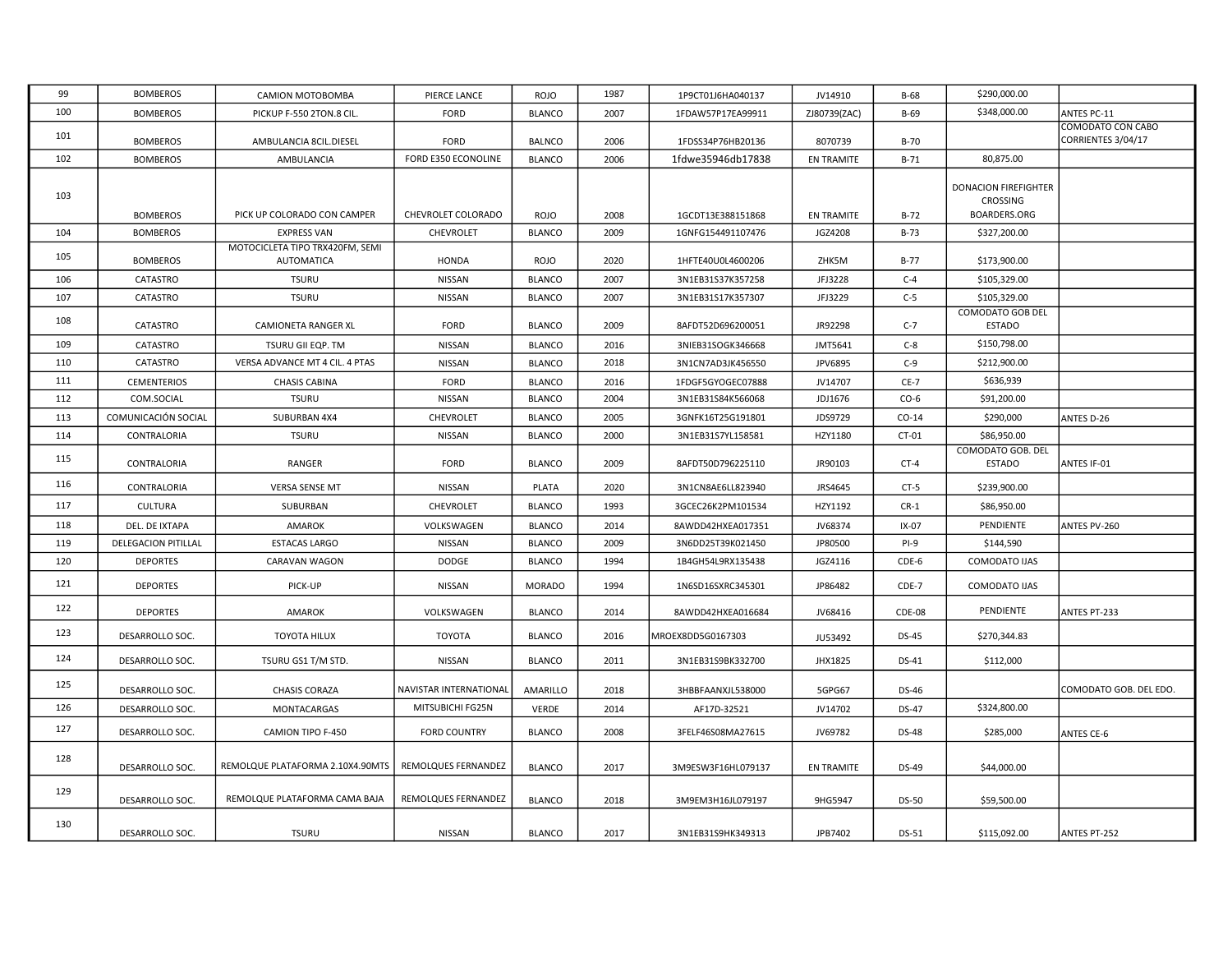| 131 | DESARROLLO SOC.        | PICK UP DOBLE CABINA                             | NISSAN              | GRIS          | 2017 | 3N6AD33A7HK819779 | JV14714           | <b>DS-52</b> | \$278,406.00       | ANTES PV-277       |
|-----|------------------------|--------------------------------------------------|---------------------|---------------|------|-------------------|-------------------|--------------|--------------------|--------------------|
| 132 | DESARROLLO SOC.        | PICK UP DOBLE CABINA                             | NISSAN              | GRIS          | 2017 | 3N6AD33A0HK823303 | JV14722           | <b>DS-53</b> | \$278,406.00       | ANTES PV-286       |
| 133 | DESARROLLO SOC.        | CAMIONETA SILVERADO 1500                         | CHEVROLET           | <b>BLANCO</b> | 2016 | 1GCNC9EH0GZ132942 | JU88174           | DS-54        | \$354,657.00       | ANTES PV-306       |
| 134 | DESARROLLO SOC.        | PICK UP DOBLE CABINA                             | NISSAN              | GRIS          | 2017 | 3N6AD33A3HK822775 | JV14697           | <b>DS-55</b> | \$278,406.00       | ANTES PV-293       |
| 135 | DESARROLLO SOC.        | URVAN                                            | <b>NISSAN</b>       | AMARILLO      | 2020 | JN1BE6DS6L9035511 | JPF1599           | DS-56        | Comodato Gob. Edo. |                    |
| 136 | DIF                    | PICK-UP ESTACAS                                  | <b>NISSAN</b>       | <b>BLANCO</b> | 2004 | 3N6CD15S24K138877 | JM32392           | $D-19$       | \$122,375.00       |                    |
| 137 | DIF                    | PICK-UP ESTACAS                                  | <b>NISSAN</b>       | <b>BLANCO</b> | 2004 | 3N6CD15S34K138886 | JM83902           | $D-20$       | \$122,375.00       |                    |
| 138 | DIF                    | <b>TSURU</b>                                     | <b>NISSAN</b>       | GRIS          | 2002 | 3N1RB31892K410537 | HZD2552           | $D-21$       | \$97,300.00        |                    |
| 139 | DIF                    | <b>CAMIONETA ESTACAS</b>                         | NISSAN              | <b>BLANCO</b> | 2006 | 3N6DD14S26K019011 | JM97682           | $D-25$       | \$126,600.00       |                    |
| 140 | DIF                    | <b>HIACE</b>                                     | <b>TOYOTA</b>       | PLATA         | 2008 | JTFSX23P286035437 | JGL2666           | $D-28$       | \$328,000          |                    |
| 141 | COMUNICACIÓN SOCIAL    | SUBURBAN 4X2                                     | CHEVROLET           | <b>DORADO</b> | 2009 | 1GNFC16J59R104491 | JGZ3458           | $CO-16$      | \$487,239          | ANTES D-29         |
| 142 | DIF                    | <b>JETTA</b>                                     | VOLKSWAGEN          | GRIS          | 2003 | 3VWRV09M83M011874 | JHB6838           | $D-30$       | COMODATO IJAS      |                    |
| 143 | <b>DIF</b>             | <b>CUATRIMOTO</b>                                | <b>HONDA</b>        | <b>VERDE</b>  | 2006 | 1HFTE21U864603488 | G211X             | $D-32$       | \$51,700.00        |                    |
| 144 | <b>DIF</b>             | <b>CHASIS CABINA</b>                             | CHEVROLET           | <b>BLANCO</b> | 2016 | 3GB3C9CG3GG298636 | <b>EN TRAMITE</b> | $D-35$       | \$435,500.00       |                    |
| 145 | <b>DIF</b>             | <b>TSURU</b>                                     | NISSAN              | <b>BLANCO</b> | 2017 | 3N1EB31S2HK332515 | JPB7400           | $D-36$       | \$115,092.00       |                    |
| 146 | <b>ECOLOGIA</b>        | PICK UP                                          | NISSAN              | <b>BLANCO</b> | 2012 | 3N6DD21T5CK026758 | JS65693           | ZF-32        | \$181,230.00       |                    |
| 147 | <b>ECOLOGIA</b>        | <b>CUATRIMOTO COLOR ROJA</b>                     | <b>HONDA</b>        | ROJA          | 2014 | 1HFTE40U3E4001061 | K9YVG             | EC-14        | \$118,784.00       |                    |
| 148 | <b>ECOLOGIA</b>        | <b>CUATRIMOTO COLOR ROJA</b>                     | <b>HONDA</b>        | <b>ROJA</b>   | 2014 | 1HFTE40U5E4001059 | K9YVF             | EC-15        | \$118,784.00       |                    |
| 149 | <b>ECOLOGIA</b>        | <b>CUATRIMOTO</b>                                | HONDA               | <b>ROJO</b>   | 2012 | 1HFTE35UXC4500004 | M48EM             | ZF-33        | \$107,800.00       |                    |
| 150 | <b>ECOLOGIA</b>        | <b>CUATRIMOTO</b>                                | <b>HONDA</b>        | <b>ROJO</b>   | 2012 | 1HFTE35U0C4500223 | M49EM             | ZF-34        | \$107,800.00       |                    |
| 151 | <b>ECOLOGIA</b>        | <b>CUATRIMOTO</b>                                | <b>SUZUKI</b>       | <b>VERDE</b>  | 2014 | 5SAAK4CA8E7100374 | K7RTA             | $EC-10$      | \$122,800.00       |                    |
| 152 | <b>ECOLOGIA</b>        | NP300 DC TIPICA                                  | NISSAN              | <b>BLANCO</b> | 2012 | 3N6DD23T5CK031620 | JS65696           | ZF-37        | \$202,900.00       |                    |
| 153 | <b>ECOLOGIA</b>        | LANCHA 12"                                       | ALUMAR              | GRIS          | 1236 |                   |                   | EC-16        | \$21,000.00        |                    |
| 154 | <b>ECOLOGIA</b>        | CUATRIMOTO 420.2CC                               | <b>HONDA</b>        | <b>ROJO</b>   | 2018 | 1HFTE40U2J4400005 | SSV5S             | $EC-17$      | \$176,295.00       |                    |
| 155 | <b>ECOLOGIA</b>        | CUATRIMOTO 420.2CC                               | <b>HONDA</b>        | <b>ROJO</b>   | 2018 | 1HFTE40U0J4400018 | SSV4S             | EC-18        | \$176.295.00       |                    |
| 156 | <b>ECOLOGIA</b>        | <b>CAMIONETA FRONTIER V6</b>                     | NISSAN              | <b>ROJO</b>   | 2014 | 1N6AD0EV9EN704296 | JT66183           | ZF-111       | \$452,722.00       | <b>ANTES EC-11</b> |
| 157 | FISCALIZACION          | <b>TSURU GSI</b>                                 | NISSAN              | <b>BLANCO</b> | 2008 | 3N1EB31SX8K319950 | <b>JGA4528</b>    | $FI-2$       | \$93,198.00        |                    |
| 158 | FISCALIZACION          | TSURU GSI ESTÁNDAR                               | NISSAN              | <b>BLANCO</b> | 2008 | 3N1EB31S28K320929 | JGA4531           | $FI-3$       | \$93,198.00        |                    |
| 159 | <b>FISCALIZACION</b>   | NP300 DC TIPICA                                  | NISSAN              | <b>BLANCO</b> | 2012 | 3N6DD23T5CK031908 | JS65695           | ZF-38        | \$202,900.00       |                    |
| 160 | FOMENTO AGROPECUARIO   | CABINA REGULAR 4X4                               | CHEVROLET           | <b>BLANCO</b> | 2008 | 3GCEK14J18M118172 | JP65530           | FA-13        | \$235,000.00       |                    |
| 161 | FOMENTO AGROPECUARIO   | REMOLQUE                                         | 2 EJES              | <b>BLANCO</b> | 1997 |                   |                   | $FA-2$       | \$21,850.00        |                    |
| 162 | FOMENTO AGROPECUARIO   | REMOLQUE GANADERO1.5MX5M<br>CAP.3TON             | REMOLQUES FERNANDEZ | <b>ROJO</b>   | 2017 | 3M9BT1F18HL079077 | 9HG6659           | FA-19        | \$62,000.00        |                    |
| 163 | FOMENTO AGROPECUARIO   | MOTO CONFOMADORA                                 | CATERPILLAR         | AMARILLO      |      | 07Z25366          |                   | FA-26        | Comodato Gob. Edo. |                    |
| 164 | FOMENTO ECON.TURISMO   | TSURU GSII ESTÁNDAR AIRE<br><b>ACONDICIONADO</b> | NISSAN              | <b>BLANCO</b> | 2009 | 3N1EB31S29K328725 | JGU7127           | FE-3         | \$125,685.00       |                    |
| 165 | <b>GIRAS Y EVENTOS</b> | <b>ESTACAS LARGO</b>                             | NISSAN              | <b>BLANCO</b> | 2009 | 3N6DD25T99K022473 | JP65527           | GE-01        | \$144,590.00       | ANTES RP-01        |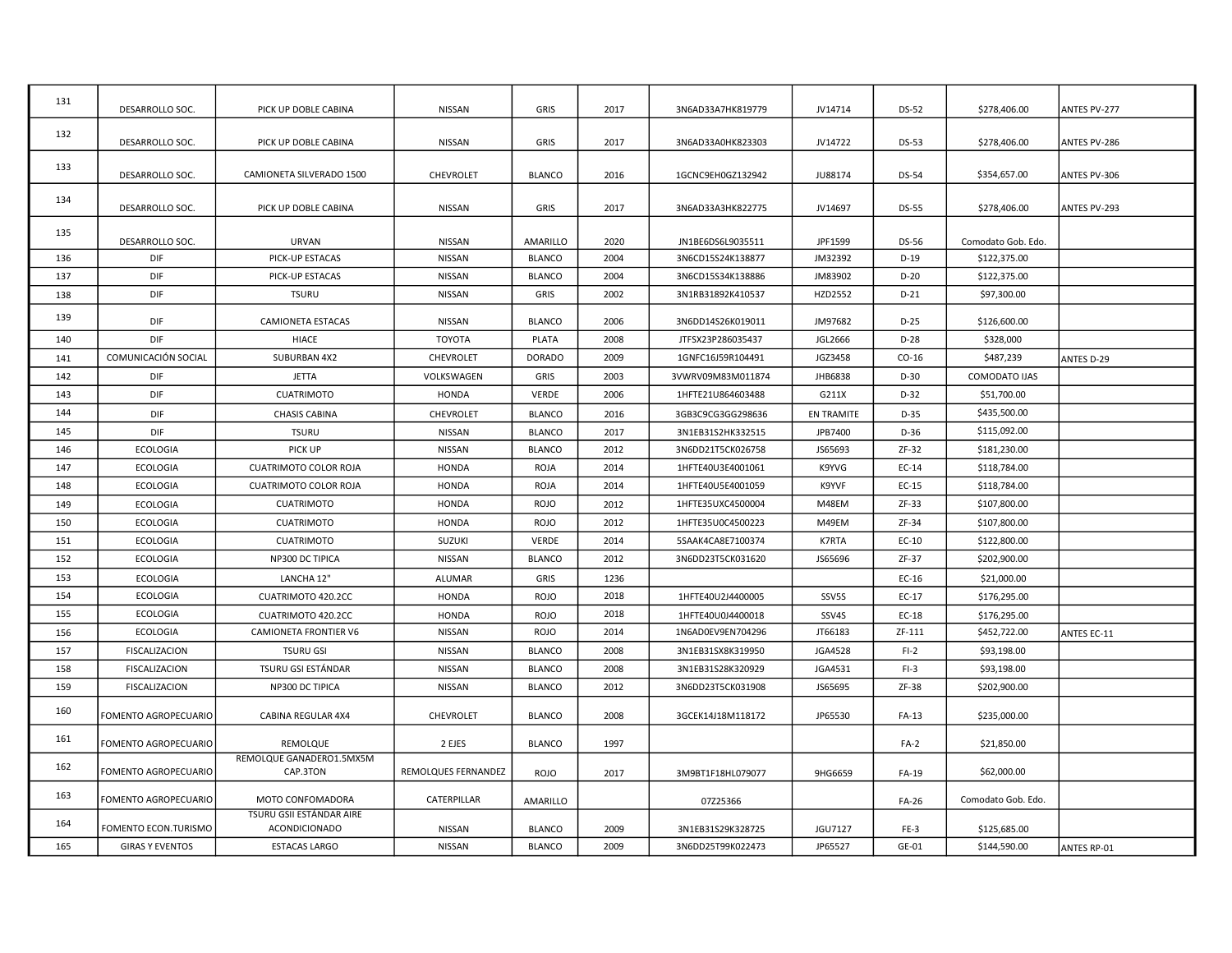| 166 | <b>GIRAS Y EVENTOS</b>     | AVENGER                              | <b>DODGE</b>           | <b>BLANCO</b> | 2013 | 1C3ADZAB8DN614238  | <b>JKT8826</b>  | GE-02        | \$377,000.00                       | ANTES CO-15                                  |
|-----|----------------------------|--------------------------------------|------------------------|---------------|------|--------------------|-----------------|--------------|------------------------------------|----------------------------------------------|
| 167 | <b>INFORMATICA</b>         | <b>TSURU</b>                         | NISSAN                 | <b>BLANCO</b> | 2000 | 3N1EB31S2YL163719  | HZY1183         | $IF-02$      | \$86,950.00                        | ANTES C-3                                    |
| 168 | INST. DE LA MUJER          | TSURU GSI STD.CON AIRE ACOND.        | NISSAN                 | <b>BLANCO</b> | 2009 | 3N1EB31S99K332528  | JGZ3267         | $IM-1$       | \$112,560.00                       |                                              |
| 169 | <b>JURIDICO</b>            | <b>SENTRA</b>                        | NISSAN                 | <b>BLANCO</b> | 2004 | 3N1CB51S94K262430  | <b>JDK2747</b>  | $DJ-1$       | \$126,100.00                       |                                              |
| 170 | <b>JORULLO</b>             | PICK UP DOBLE CABINA                 | <b>NISSAN</b>          | GRIS          | 2017 | 3N6AD33A5HK822955  | JV14721         | $JO-04$      | \$278,406.00                       | ANTES PV-285                                 |
| 171 | <b>LAS JUNTAS</b>          | <b>AMAROK</b>                        | VOLKSWAGEN             | <b>BLANCO</b> | 2014 | 8AWDD42HXEA016572  | JV68384         | <b>JU-05</b> | PENDIENTE                          | ANTES PT-231                                 |
| 172 | las palmas                 | CAMIONETA CAB.REGULAR                | CHEVROLET              | <b>BLANCO</b> | 2009 | 3GCEC14X39M103224  | JP86302         | PA-04        | \$187,926.00                       | antes O-76                                   |
| 173 | <b>MANTTO DE INMUEBLES</b> | PICKUP F-550 1.5 TON.8 CIL.          | <b>FORD</b>            | <b>BLANCO</b> | 2008 | 1FDXX47R78EE16594  | ZJ80740(ZAC)    | MT-10        | \$348,000.00                       |                                              |
| 174 | <b>MANTTO DE INMUEBLES</b> | CHEYENNE CREW CAB. 4X2               | CHEVROLET              | <b>BLANCO</b> | 2009 | 3GCEC13J99G106317  | JP65589         | MT-11        | \$367,287.00                       |                                              |
| 175 | <b>MANTTO DE INMUEBLES</b> | PICK-UP SILVERADO                    | CHEVROLET              | <b>BLANCO</b> | 2005 | 3GBEC14X25M110034  | JM32194         | $MT-6$       | \$180,000.00                       |                                              |
| 176 | MANTTO DE INMUEBLES        | <b>TSURU</b>                         | NISSAN                 | <b>BLANCO</b> | 2007 | 3N1EB31S57K357262  | JFJ3224         | MT-09        | \$105,329.00                       |                                              |
| 177 | <b>MANTTO DE INMUEBLES</b> | DODGE RAM 2500 CAB. REGULAR          | <b>CHRYSLER</b>        | <b>BLANCO</b> | 2012 | 3C6ZDBAP9CG213698  | JS02337         | MT-12        | com.gob. Del edo.<br>\$291890      | ANTES PV-175                                 |
| 178 | <b>MANTTO DE INMUEBLES</b> | CAMIONETA CAB.REGULAR                | CHEVROLET              | <b>BLANCO</b> | 2009 | 3GCEC14X59M103306  | JP86303         | $MT-13$      | \$187,926.00                       | ANTES O-77                                   |
| 179 | <b>OBRAS PUBLICAS</b>      | CAMION CHASIS(VOLTEO)                | INTERNACIONAL          | <b>BLANCO</b> | 2002 | 3HTNAAAR82N502614  | JV69714         | FA-9         | \$418,000.00                       | REPOSICION DE LAS PLACAS<br>IF88701 14/08/18 |
| 180 | OBRAS PUBLICAS             | REMOLQUE                             | <b>GANADERO 2 EJES</b> | <b>BLANCO</b> | 2000 |                    |                 | FA-11        | \$28,000.00                        |                                              |
| 181 | <b>OBRAS PUBLICAS</b>      | <b>VOLTEO</b>                        | <b>MERCEDES BENZ</b>   | <b>BLANCO</b> | 1995 | 3AM68513350030285  | JG81588         | $O-41$       | \$310,000.00                       |                                              |
| 182 | <b>OBRAS PUBLICAS</b>      | VOLTEO                               | <b>FREIGHTLINER</b>    | <b>BLANCO</b> | 2002 | 3ALABUCS72DJ75542  | JG81527         | $O - 44$     | 430,148.00                         |                                              |
| 183 | <b>OBRAS PUBLICAS</b>      | CAMION VOLTEO                        | FREIGHTLINER           | <b>BLANCO</b> | 2000 | 3AL6H6AA3YDG60802  | JK47329         | $O-50$       | \$340,540.00                       |                                              |
| 184 | OBRAS PUBLICAS             | PICK-UP SILVERADO                    | CHEVROLET              | <b>BLANCO</b> | 2004 | 3GBEC14X14M111867  | JL52783         | $O-52$       | \$146,000.00                       |                                              |
| 185 | <b>OBRAS PUBLICAS</b>      | TRACTO CAMION, CAMA BAJA             | KW KENMEX LP3000       | <b>BLANCO</b> | 2004 | 3L9TAD2B34J005062  | JM50807         | $O-62$       | \$530,768.70                       |                                              |
| 186 | <b>OBRAS PUBLICAS</b>      | CAMION TIPO KODIAK CON PIPA ELIPTICA | CHEVROLET              | <b>BLANCO</b> | 2006 | 3GBP7H1C96M104918  | JM50896         | $O-63$       | \$424,022.00                       |                                              |
| 187 | <b>OBRAS PUBLICAS</b>      | REMOLQUE CAMA BAJA                   | WITZCO RG50            | <b>BLANCO</b> | 1997 | 4URA11E36VS061161  | 9HG5943         | $O - 64$     | \$344,282.40                       | REPOSICION DE PLACAS<br>20/08/18             |
| 188 | <b>OBRAS PUBLICAS</b>      | <b>COMPRESOR</b>                     | SULLAIR                | VERDE         |      | CDE                | 185CFM          | $O-65$       | \$166,750.00                       |                                              |
| 189 | <b>OBRAS PUBLICAS</b>      | ADITAMIENTO INTEGRADO EN EL MC-13    | CATERPILLAR            | <b>NEGRO</b>  | 2009 | DBP01141           | <b>NO TIENE</b> | $O-68$       | \$121,813.00                       |                                              |
| 190 | <b>OBRAS PUBLICAS</b>      | CAMIONETA CAB.REGULAR                | CHEVROLET              | <b>BLANCO</b> | 2009 | 3GCEC14X69M102942  | JP86299         | $O-73$       | \$187,926.00                       |                                              |
| 191 | <b>OBRAS PUBLICAS</b>      | CAMIONETA CAB.REGULAR                | CHEVROLET              | <b>BLANCO</b> | 2009 | 3GCEC14X99M102921  | JP86301         | $O-74$       | \$187,926.00                       |                                              |
| 192 | <b>OBRAS PUBLICAS</b>      | CAMIONETA CAB.REGULAR                | CHEVROLET              | <b>BLANCO</b> | 2009 | 3GCEC14X29M103246  | JP86300         | $O-75$       | \$187,926.00                       |                                              |
| 193 | <b>OBRAS PUBLICAS</b>      | <b>CHEVI</b>                         | CHEVROLET              | <b>BLANCO</b> | 1999 | 3G1SF2424XS197393  | JHZ2555         | $O-79$       | COMODATO GOB. DEL<br><b>ESTADO</b> |                                              |
| 194 | <b>OBRAS PUBLICAS</b>      | CAMION VOLTEO                        | INTERNATIONAL          | <b>BLANCO</b> | 2016 | 3HAMSAZRXGL450119  | JU88091         | $O-81$       | \$1,624,000.00                     |                                              |
| 195 | <b>OBRAS PUBLICAS</b>      | CAMION VOLTEO                        | INTERNATIONAL          | <b>BLANCO</b> | 2016 | 3HAMSAZRXGL408243  | <b>JU88093</b>  | $O-82$       | \$1,624,000.00                     |                                              |
| 196 | <b>OBRAS PUBLICAS</b>      | <b>CAMION VOLTEO</b>                 | INTERNATIONAL          | <b>BLANCO</b> | 2016 | 3HAMSAZR0GL408221  | JU88094         | $O-83$       | \$1,624,000.00                     |                                              |
| 197 | <b>OBRAS PUBLICAS</b>      | CAMION VOLTEO                        | INTERNATIONAL          | <b>BLANCO</b> | 2016 | 3HAMSAZROGL408204  | JU88095         | $O - 84$     | \$1,400,000.00                     |                                              |
| 198 | OBRAS PUBLICAS             | PICKUP F550 1.5TON 8 CIL.            | ford                   | blanco        | 2006 | INFDAF57P26EC59812 | ZJ80782 (ZAC)   | $0 - 85$     | \$348,000.00                       |                                              |
| 199 | <b>OBRAS PUBLICAS</b>      | CAMION VOLTEO                        | INTERNATIONAL          | blanco        | 2017 | 3HAMSAZRXJL549854  | JV42785         | O-86         | \$1,700,000.00                     |                                              |
| 200 | <b>OBRAS PUBLICAS</b>      | CAMION VOLTEO                        | INTERNATIONAL          | blanco        | 2017 | 3HAMSAZR6JL549849  | JV42784         | $O-87$       | \$1,700,000.00                     |                                              |
| 201 | <b>OBRAS PUBLICAS</b>      | <b>TSURU</b>                         | NISSAN                 | <b>BLANCO</b> | 2017 | 3N1EB31S5HK332489  | JPB7397         | 0-88         | \$150,232.00                       |                                              |
| 202 | <b>OBRAS PUBLICAS</b>      | <b>TSURU</b>                         | NISSAN                 | <b>BLANCO</b> | 210  | 3N1EB31S7HK347169  | JPB7395         | O-89         | \$130,232.00                       |                                              |
| 203 | <b>OBRAS PUBLICAS</b>      | TRACTOCAMION                         | <b>FREIGHTLINER</b>    | <b>BLANCO</b> | 2009 | 3AKJA6CK59DAL0841  | JP80489         | <b>RS-14</b> | \$1,397,999.98                     |                                              |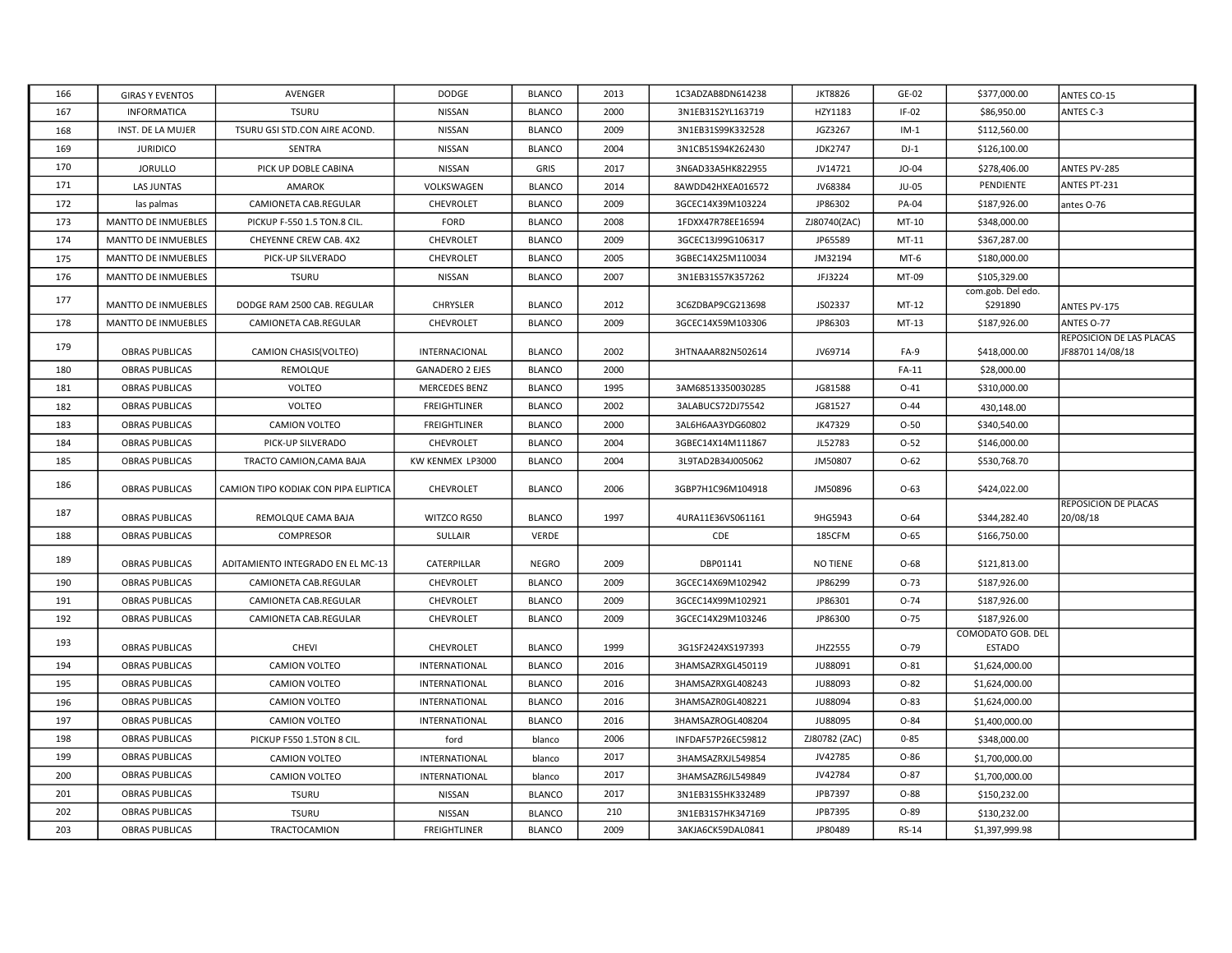|     |                       | MOTOCONFORMADORA                              |                         |               |         |                   |         |              |                                            |                     |
|-----|-----------------------|-----------------------------------------------|-------------------------|---------------|---------|-------------------|---------|--------------|--------------------------------------------|---------------------|
| 204 | <b>OBRAS PUBLICAS</b> | 120KMOTONIVELADORA                            | CATERPILLAR             | AMARILLO      | 2013    | <b>KCSZN01832</b> |         | M-09         | USD278,400                                 |                     |
| 205 | <b>OBRAS PUBLICAS</b> | <b>MOTOCONFORMADORA</b><br>120KMOTONIVELADORA | CATERPILLAR             | AMARILLO      | 2014    | KVSN02021         |         | $M-10$       | USD 278,400.00                             |                     |
| 206 | <b>OBRAS PUBLICAS</b> | <b>MOTOCONFORMADORA</b><br>120KMOTONIVELADORA | CATERPILLAR             | AMARILLO      | 2013    | KJAP03622         |         | $M-11$       | USD278,400                                 |                     |
| 207 | <b>OBRAS PUBLICAS</b> | MOTOCONFORMADORA 120H<br>MOTONIVELADORA       | CATERPILLAR             | AMARILLO      | 2013    | HC5FM06351        |         | $M-12$       | \$255,200.00                               |                     |
| 208 | <b>OBRAS PUBLICAS</b> | RETROEXCAVADORA 416-E                         | CATERPILLAR             | AMARILLO      | 2015    | CMFG13628         |         | <b>RE-19</b> | usd 83,520                                 |                     |
| 209 | <b>OBRAS PUBLICAS</b> | RETROEXCAVADORA 416-E                         | CATERPILLAR             | AMARILLO      | 2015    | HMFG13635         |         | <b>RE-20</b> | usd 83,520                                 |                     |
| 210 | <b>OBRAS PUBLICAS</b> | RETROEXCAVADORA 416-E                         | CATERPILLAR             | AMARILLO      | 2015    | <b>TSHA05751</b>  |         | <b>RE-21</b> | usd 83,520                                 |                     |
| 211 | <b>OBRAS PUBLICAS</b> | RETROEXCAVADORA 416-E                         | CATERPILLAR             | AMARILLO      | 2012    | <b>PLMSO2507</b>  |         | <b>RE-22</b> | usd 83,520                                 |                     |
| 212 | <b>OBRAS PUBLICAS</b> | RETROEXCAVADORA                               | CATERPILLAR             | AMARILLO      | 416C    | 4ZN23814          | S/N     | FA-8         | \$502.320.00                               |                     |
| 213 | <b>OBRAS PUBLICAS</b> | TRACTOR SOBRE ORUGAS D65EX-15E1               | KOMATSU                 | AMARILLO      | 2009    | 71587             | S/N     | FA-16        | COMODATO DEL GOB.<br>DEL EDO. \$241,500.00 |                     |
| 214 | <b>OBRAS PUBLICAS</b> | <b>MINICARGADOR</b>                           | CATERPILLAR             | AMARILLO      | AA 216  | 4NZ00616          | S/N     | $MC-11$      | \$219.675.00                               |                     |
| 215 | <b>OBRAS PUBLICAS</b> | EXCAVADORA HIDRAULICA                         | <b>DAEWOO</b>           | NARANJA       | 225LC-V | 1601              | S/N     | $ZF-5$       | \$1,572,264.99                             |                     |
| 216 | <b>OBRAS PUBLICAS</b> | ROMPEDORA HIDRAULICA                          | <b>IR MONTABER</b>      | VERDE         | V1200   | 158618            | S/N     | ZF-5 BIS     | \$397,494.10                               |                     |
| 217 | <b>OBRAS PUBLICAS</b> | RETROEXCAVADORA                               | CATERPILLAR             | AMARILLO      | 2001    | 4ZN23808          | S/N     | RE-16        | \$822,317.80                               |                     |
| 218 | <b>OBRAS PUBLICAS</b> | AMECO SERVICES, S.A. DE R.L. DE C.V.          | CASE                    | AMARILLO      | 2007    | N7C424680         | S/N     | <b>RE-18</b> | \$822,317.80                               |                     |
| 219 | <b>OBRAS PUBLICAS</b> | <b>MOTONIVELADORA</b>                         | <b>CATERPILLAR 14DG</b> | AMARILLO      | 2006    | 72U10550          | S/N     | $M-7$        | \$1,068,057.00                             |                     |
| 220 | <b>OBRAS PUBLICAS</b> | <b>MOTONIVELADORA</b>                         | CATERPILLAR             | AMARILLO      | 2007    | 5FM05241          | S/N     | $M-8$        | \$2,242,873.75                             |                     |
| 221 | <b>OBRAS PUBLICAS</b> | MINICARGADOR                                  | CATERPILLAR             | AMARILLO      | 242B    | CAT0242BEBXM03674 | S/N     | $MC-13$      | \$415,833.00                               |                     |
| 222 | <b>OBRAS PUBLICAS</b> | VIBROCOMPACTADOR                              | <b>DYNAPAC</b>          | AMARILLO      | CA3011D | 577084            | S/N     | $VC-13$      | \$520,335.90                               |                     |
| 223 | <b>OBRAS PUBLICAS</b> | MOTOCONFORMADORA                              | CATERPILLAR             | AMARILLO      | 2002    | 74V02476          | S/N     | DL-4         | \$571,320.00                               |                     |
| 224 | <b>OBRAS PUBLICAS</b> | AMAROK                                        | WOLKSWAGEN              | <b>BLANCO</b> | 2014    | 8AWDD42H2EA016663 | JV68388 | $O-90$       | PENDIENTE                                  | ANTES PV-255        |
| 225 | OF.MAYOR ADMVA.       | TSURU GS II AUTOMATICO                        | NISSAN                  | <b>BLANCO</b> | 2007    | 3N1EB31S07K342717 | JFS5686 | OM-6         | \$127,869.00                               |                     |
| 226 | OF.MAYOR ADMVA.       | <b>TSURU</b>                                  | NISSAN                  | <b>BLANCO</b> | 2000    | 3N1EB31S3YL159159 | HZY1194 | OM-9         | \$86,950.00                                |                     |
| 227 | OF.MAYOR ADMVA.       | <b>TSURU</b>                                  | NISSAN                  | <b>BLANCO</b> | 2012    | 3N1EB31S02K398066 | HZY1383 | OM-11        | \$87,300.01                                |                     |
| 228 | OF.MAYOR ADMVA.       | <b>TSURU</b>                                  | NISSAN                  | <b>BLANCO</b> | 2017    | 3NIEB31S9HK332754 | JPB7396 | OM-15        | \$130,232.00                               |                     |
| 229 | OF.MAYOR ADMVA.       | <b>TSURU</b>                                  | NISSAN                  | <b>BLANCO</b> | 2003    | 3N1EB31571K251130 | JHZ1538 | OM-16        | COMODATO GOB. DEL<br><b>ESTADO</b>         |                     |
| 230 | OF.MAYOR ADMVA.       | MOTOCICLETA                                   |                         |               |         | 3CCKE07565A001157 |         |              |                                            |                     |
| 231 | OF.MAYOR ADMVA.       |                                               | YAMAHA                  | <b>BLANCO</b> | 2005    |                   | 2YBM6   | OM-14        | \$25,647.00                                |                     |
| 232 |                       | PICK SILVERADO 1500                           | CHEVROLET               | <b>BLANCO</b> | 2016    | IGCNC9EH6GZ140112 | JV14692 | OM-17        | \$345,800.00<br>\$115,092                  | <b>ANTES PV-296</b> |
|     | PADRON Y LIC.         | <b>TSURU</b>                                  | <b>NISSAN</b>           | <b>BLANCO</b> | 2017    | 3NIEB31S4HK330538 | JPB7398 | $LI-06$      | com. Gob. Del edo. \$                      |                     |
| 233 | <b>REGISTRO CIVIL</b> | <b>CHEVY</b>                                  | <b>GENERAL MOTORS</b>   | <b>BLANCO</b> | 2012    | 3G1SE5ZA5CS105349 | JHZ3435 | <b>RC-01</b> | 114,500.00                                 | ANTES OM-13         |
| 234 | PARQUES Y JARD        | ASTILLADORA                                   | VERMEER                 | AMARILLO      | 2001    | 1VRN1312611002366 | S/N     | $J-12$       | \$187,680.00                               |                     |
| 235 | RELLENO SANIT.        | CAMION KODIAK, PIPA                           | KODIAK, CHEV.           | <b>BLANCO</b> | 2004    | 3GBM7H1C34M104199 | JL31117 | <b>RS-28</b> | \$430,000.00                               | ANTES J-24          |
| 236 | RELLENO SANIT.        | CAMION TIPO KODIAK, PIPA                      | CHEVROLET               | <b>BLANCO</b> | 2006    | 3GBP7H1C76M104612 | JM50898 | <b>RS-29</b> | \$482,305.00                               | ANTES J-28          |
| 237 | RELLENO SANIT.        | CAMION CON CAJA DE VOLTEO DE 14M3             | <b>FREIGHTLINER</b>     | <b>BLANCO</b> | 2019    | 3ALHCYDJ3KDKL2053 | JW41804 | <b>RS-30</b> | \$1,835,657.14                             |                     |
| 238 | RELLENO SANIT.        | EXCAVADORA HIDRAULICA                         | CATERPILLAR             | AMARILLO      | 2016    | PFE00208          |         | <b>RS-33</b> | usd216920                                  | <b>ANTES RE-23</b>  |
| 239 | RELLENO SANIT.        | RETROEXCAVADORA                               | CATERPILLAR 416C        | AMARILLO      | 1995    | 4ZNO8261          | S/N     | <b>RS-34</b> | \$535,732.50                               | <b>ANTES RE-13</b>  |
| 240 | RELLENO SANIT.        | TRACTOR SOBRE ORUGAS D65EX-15E0               | <b>KOMATSU</b>          | AMARILLO      | 2009    | 71586             | S/N     | <b>RS-35</b> | COMODATO DEL GOB.<br>DEL EDO. \$241,500.00 | <b>ANTES FA-15</b>  |
| 241 | RELLENO SANIT.        | TRAXCAVO HIDROEXTATICO                        | CATERPILLAR             | AMARILLO      | 953B    | 7BY00963          | S/N     | <b>RS-36</b> | \$580,000.00                               | ANTES T-15          |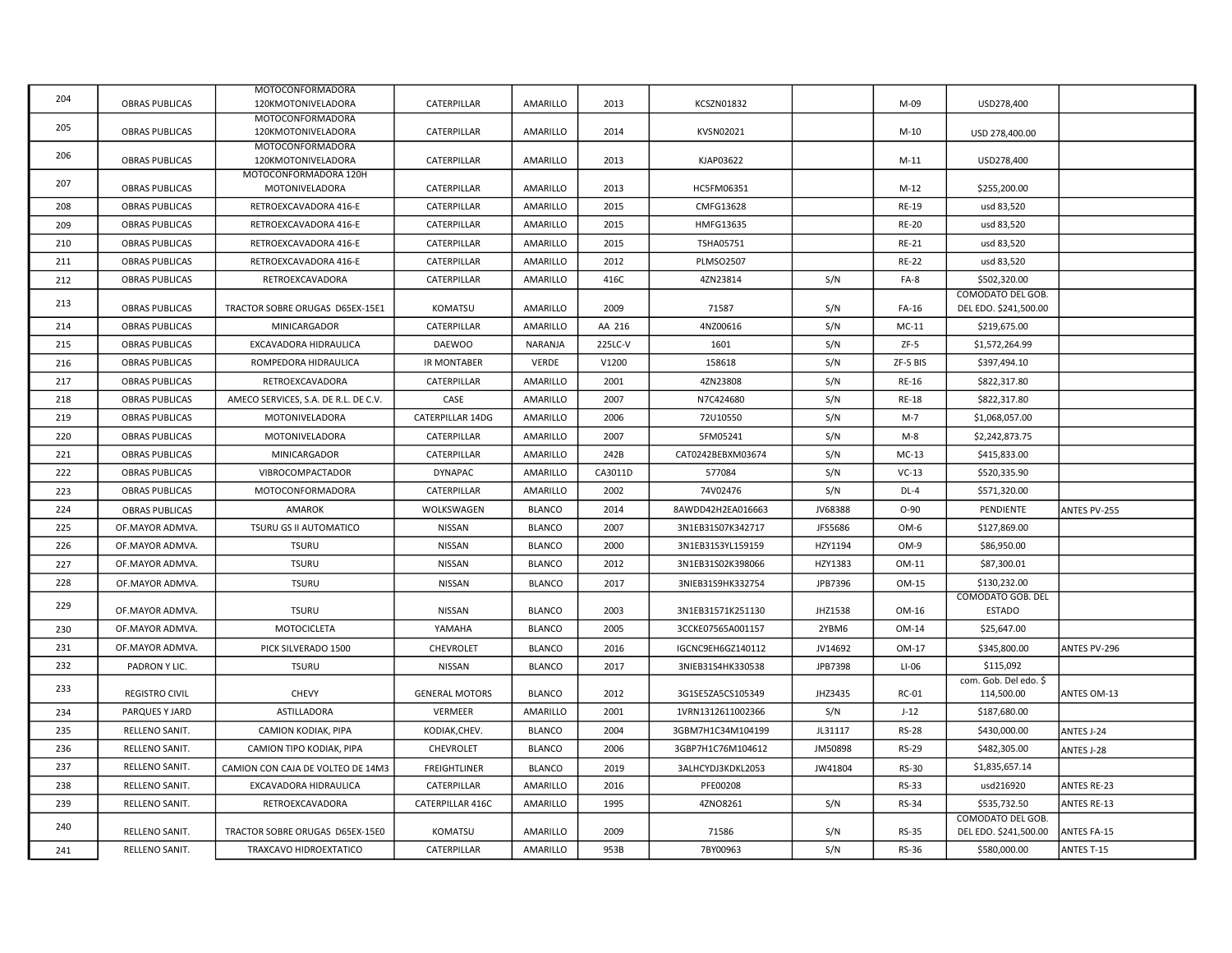| 242 | PARQUES Y JARD.                   | CAMIONETA TACOMA TRD                                               | <b>TOYOTA</b>                      | <b>BLANCO</b>    | 2009 | 3TMJU62N39M088511 | JP80634    | J-36          | \$460,000.00                             |                   |
|-----|-----------------------------------|--------------------------------------------------------------------|------------------------------------|------------------|------|-------------------|------------|---------------|------------------------------------------|-------------------|
| 243 | PARQUES Y JARD.                   | PIPA                                                               | <b>INTERNATIONL</b>                | <b>BLANCO</b>    | 2016 | 3HAMMAAR6GL280749 | EN TRAMITE | $J-37$        | \$1,212,200.00                           |                   |
| 244 | PARQUES Y JARD.                   | PIPA                                                               | <b>INTERNATIONAL</b>               | <b>BLANCO</b>    | 2016 | 3HAMMAAR1GL460785 | EN TRAMITE | $J-38$        | \$1,212,200.00                           |                   |
| 245 | PARQUES Y JARDINES                | CAMION                                                             | INTERNATIONAL                      | <b>BLANCO</b>    | 1990 | 1HTSCCFN8LH276696 | JJ90747    | $J-39$        | 25,000 dolares                           |                   |
| 246 | PARQUES Y JARDINES                | <b>CHASIS CABINA</b>                                               | <b>FORD 550</b>                    | <b>BLANCO</b>    | 2016 | IFDGF5GY2GECO7889 | JV14706    | $J-40$        | \$636,939.00                             |                   |
| 247 | PARQUES Y JARDINES                | <b>CHASIS CABINA</b>                                               | <b>CHEVROLET SILVERADO</b><br>3500 | <b>BLANCO</b>    | 2016 | 3GB3C9CG2GG300005 | JV14705    | $J-41$        | \$435,500.00                             |                   |
| 248 | PARQUES Y JARDINES                | <b>CHASIS CABINA</b>                                               | <b>CHEVROLET SILVERADO</b><br>3500 | <b>BLANCO</b>    | 2016 | 3GB3C9CG1GG298635 | JV14703    | $J-42$        | \$435,500.00                             |                   |
| 249 | PARQUES Y JARDINES                | CHASIS CABINA CON CAJA DE VOLTEO DE DODGE RAM 4000 STD, 8CIL<br>7M | 2PTAS.GASOLINA                     | <b>BLANCO</b>    | 2018 | 3C7WRAHT5JG28628  | JV59704    | $J-43$        | \$725,000.00                             |                   |
| 250 | PARQUES Y JARDINES                | CHASIS CABINA CON CAJA DE VOLTEO DE DODGE RAM 4000 STD, 8CIL<br>7M | 2PTAS.GASOLINA                     | <b>BLANCO</b>    | 2018 | 3C7WRAHT2JG235780 | JV59703    | $J-44$        | \$725,000.00                             |                   |
| 251 | PARQUES Y JARDINES                | PICK UP DOBLE CABINA                                               | NISSAN                             | GRIS             | 2017 | 3N6AD33A3HK823294 | JV14724    | $J-46$        | \$278,406.00                             | ANTES PV-288      |
| 252 | PARQUES Y JARDINES                | <b>AMAROK</b>                                                      | WOLKSWAGEN                         | <b>BLANCO</b>    | 2014 | 8AWDD42H3EA016655 | JV68400    | $J-45$        | PENDIENTE                                |                   |
| 253 | PARTICIPACION<br>CIUDADANA        | TSURU GS1 T/M STD.                                                 | NISSAN                             | <b>BLANCO</b>    | 2011 | 3N1EB31S6BK332685 | JHX1826    | PCD-8         | \$112,000.00                             |                   |
| 254 | <b>PARTICIPACION</b><br>CIUDADANA | PICK UP ESTACAS                                                    | <b>NISSAN</b>                      | <b>BLANCO</b>    | 2014 | 3N6DD25T3EK051316 | JT66184    | <b>PCD-11</b> | \$183,000.00                             |                   |
| 255 | PATRIMONIO                        | <b>TSURU</b>                                                       | <b>NISSAN</b>                      | <b>BLANCO</b>    | 2004 | 3N1EB31S04K566940 | JPB6770    | P-08          | \$91,200                                 | <b>ANTES CT-3</b> |
| 256 | PATRIMONIO                        | PICK-UP SILVERADO                                                  | CHEVROLET                          | <b>BLANCO</b>    | 2006 | 3GBEC14X56M110336 | JM50859    | $P-02$        | \$153,100.00                             |                   |
| 257 | PATRIMONIO                        | COLORADO 4X4 CREW CAB.                                             | CHEVROLET                          | <b>GRIS-AZUL</b> | 2011 | 1GCHT9CE7B8103958 | JR95878    | P-07          | \$476,250.00                             |                   |
| 258 | PLANEACION                        | <b>TSURU GSI</b>                                                   | NISSAN                             | <b>BLANCO</b>    | 2009 | 3N1EB31S29K327199 | JGZ3262    | PL-17         | \$99,960.00                              |                   |
| 259 | PLANEACION                        | <b>TSURU GSI</b>                                                   | <b>NISSAN</b>                      | <b>BLANCO</b>    | 2009 | 3N1EB31S29K334220 | JGZ3268    | <b>PL-18</b>  | \$112,560.00                             |                   |
| 260 | PLANEACION                        | AUTOMOTRIZ RANCAGUA, S.A. DE C.V.                                  | NISSAN                             | <b>BLANCO</b>    | 2009 | 3N1EB31S49K332078 | JGZ3265    | PL-21         | \$112,560.00                             |                   |
| 261 | PLANEACION                        | <b>TSURU GSI</b>                                                   | <b>NISSAN</b>                      | <b>BLANCO</b>    | 2009 | 3N1EB31S29K333181 | JGZ3266    | <b>PL-22</b>  | \$222,560.00                             |                   |
| 262 | PLANEACION                        | CAMIONETA RAM 700 MOTOR 1.6                                        | <b>DODGE</b>                       | <b>BLANCO</b>    | 2017 | 98D578455HY153054 | JV21808    | <b>PL-23</b>  | donacion                                 |                   |
| 263 | PLANEACION                        | CAMIONETA RAM 700 MOTOR 1.6                                        | DODGE                              | PLATA            | 2017 | 98D578450HY14726O | JV21807    | <b>PL-24</b>  | donacion                                 |                   |
| 264 | PLANEACION                        | RANGER                                                             | <b>FORD</b>                        | <b>BLANCO</b>    | 2014 | 8AFBR5AA3E6229028 | JU04640    | ZF-113        | \$293,800.00                             | ANTES ZF-44       |
| 265 | PLANEACION                        | RANGER                                                             | FORD                               | <b>BLANCO</b>    | 2014 | 8AFBR5AA1E6222093 | JU04552    | ZF-114        | \$293,800.00                             | ANTES ZF-45       |
| 266 | PLANEACION                        | CAMIONETA SAVEIRO                                                  | VOLKSWAGEN                         | <b>BLANCO</b>    | 2021 | 9BWKB45UXMP018451 | JW79313    | <b>PL-25</b>  | \$244,360.00                             |                   |
| 267 | PLANEACION                        | CAMIONETA SAVEIRO                                                  | VOLKSWAGEN                         | <b>BLANCO</b>    | 2021 | 9BWKB45U5MP018664 | JW79314    | PL-26         | \$244,360.00                             |                   |
| 268 | PROCURADURIA SOCIAL               | <b>SENTRA</b>                                                      | <b>NISSAN</b>                      | <b>BLANCO</b>    | 2001 | 3N1CB51S611048825 | JHZ2452    | PS-03         | COMODATO DEL GOB.<br>DEL EDO. DE JALISCO |                   |
| 269 | PROTECCION CIVIL                  | CHEYENNE CREW CAB. 4X2                                             | CHEVROLET                          | <b>BLANCO</b>    | 2009 | 3GCEC13J39G109021 | JP65528    | <b>PC-7</b>   | \$367,287.00                             |                   |
| 270 | PROTECCION CIVIL                  | AMBULANCIA                                                         | <b>FORD</b>                        | <b>BLANCA</b>    | 2015 | IFTNR1CM5FKA26719 | JV14838    | $B-64$        | \$825,000.00                             |                   |
| 271 | PROTECCION CIVIL                  | AMBULANCIA                                                         | <b>FORD</b>                        | <b>BALNCA</b>    | 2015 | IFTNR1CM2FKA26693 | JV14836    | $B-65$        | \$825,000.00                             |                   |
| 272 | PROTECCION CIVIL                  | DODGE RAM 1500 4X2                                                 | <b>DODGE</b>                       | <b>BLANCO</b>    | 2012 | 3C6YDAAK4CG213652 | JS02307    | PC-10         | com. Gob de el edo.<br>\$233580          |                   |
| 273 | PROTECCION CIVIL                  | PICK UP DOBLE CABINA                                               | NISSAN                             | <b>BLANCO</b>    | 2017 | 3N6AD33A5HK822891 | JV14698    | PC-11         | \$278,406.00                             | ANTES PV-294      |
| 274 | PROVEEDURIA                       | <b>CHASIS CABINA</b>                                               | CHEVROLET                          | <b>BLANCO</b>    | 2016 | 3GB3C9CG4GG300006 | JV14704    | <b>PR-06</b>  | \$435,500.00                             |                   |
| 275 | PROVEEDURIA                       | <b>TSURU</b>                                                       | NISSAN                             | <b>BLANCO</b>    | 2017 | 3N1EB31S3HK344821 | jpb7399    | <b>PR-07</b>  | \$130,232.00                             |                   |
| 276 | <b>PROYECTOS ESTRATEGICOS</b>     | PICK-UP SILVERADO                                                  | <b>CHEVROLET</b>                   | <b>BLANCO</b>    | 2004 | 3GBEC14X14M111822 | JL52785    | PE-01         | \$146,000.00                             | ANTES PL-13       |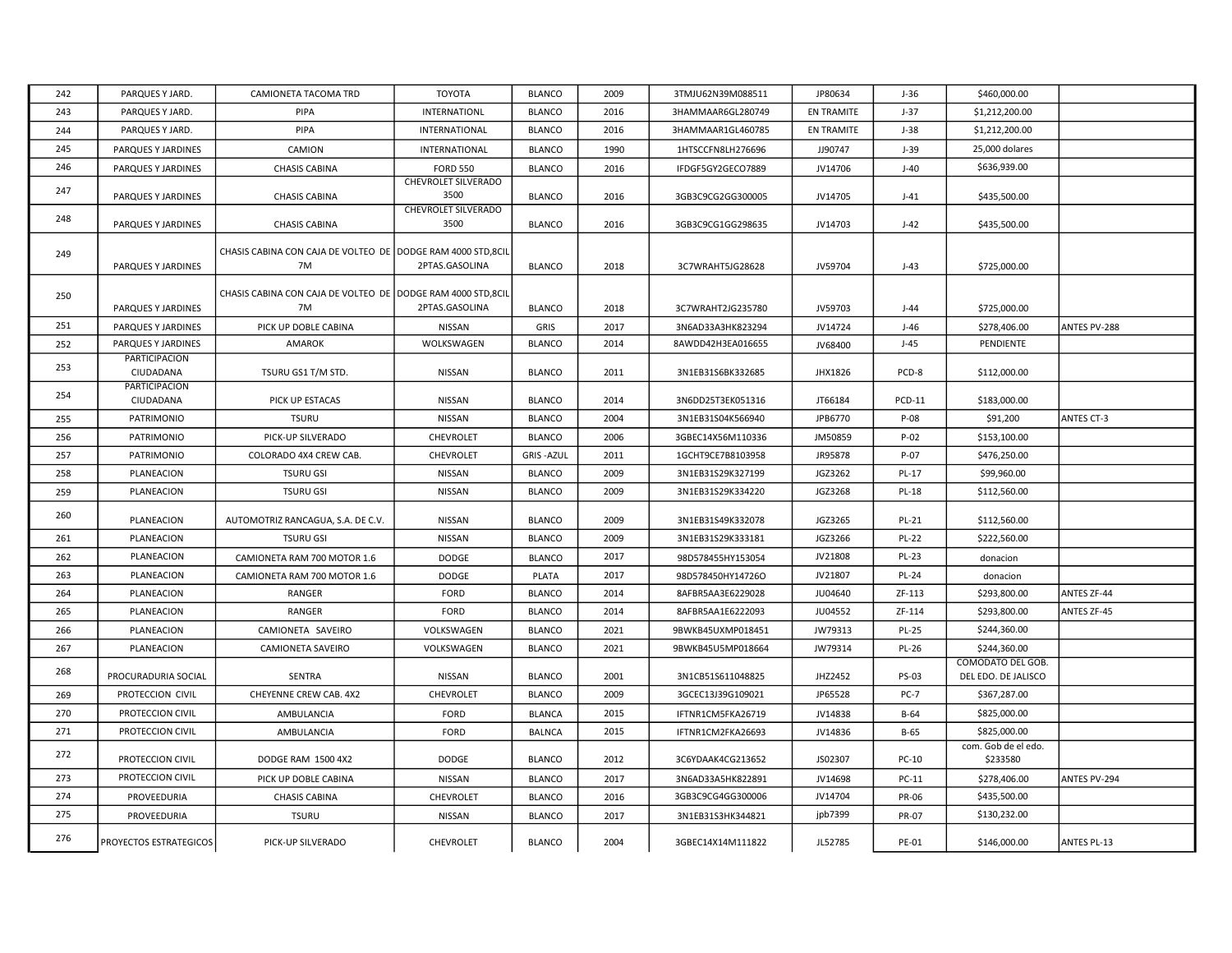| 277 | RASTRO MUNICIPAL        | SILVERADO 3500                                 | CHEVROLET             | <b>BLANCO</b>         | 2008 | 3GBJC34K98M118943          | JP65532           | $R-18$       | \$212,734.00                                    |              |
|-----|-------------------------|------------------------------------------------|-----------------------|-----------------------|------|----------------------------|-------------------|--------------|-------------------------------------------------|--------------|
| 278 | <b>RASTRO MUNICIPAL</b> | SILVERADO 3500                                 | <b>CHEVROLET</b>      | <b>BLANCO</b>         | 2008 | 3GBJC34K58M119099          | JP65531           | $R-19$       | \$112,734.00                                    |              |
| 279 | <b>RASTRO MUNICIPAL</b> | SILVERADO 3500                                 | CHEVROLET             | <b>BLANCO</b>         | 2009 | 3GBJC74K79M105021          | JP80173           | $R-21$       | \$238,100.00                                    |              |
| 280 | REGLAMENTOS             | CUATRIMOTO COLOR ROJO                          | <b>HONDA</b>          | <b>BLANCO</b>         | 2010 | 1HFTE35U4A4300247          | 3ZDD7             | <b>RG-38</b> | \$103,599.99                                    |              |
| 281 | REGLAMENTOS             | <b>CHEVY</b>                                   | CHEVROLET             | <b>BLANCO</b>         | 2002 | 3G1SF61372S219819          | JHZ1071           | <b>RG-44</b> | <b>COMODATO DEL GOB.</b><br>DEL EDO. DE JALISCO |              |
| 282 | REGLAMENTOS             | TSURU GSI T/M                                  | NISSAN                | <b>BLANCO</b>         | 2016 | 3N1EB31S0GK347061          | JMT5445           | <b>RG-47</b> | <b>ADEPROTUR</b>                                |              |
| 283 | REGLAMENTOS             | TSURU GS1 T/M STD.                             | NISSAN                | <b>BLANCO</b>         | 2016 | 3N1EB31S4GK346379          | JMT5447           | <b>RG-48</b> | ADEPROTUR                                       |              |
| 284 | REGLAMENTOS             | TSURU GS1 T/M STD.                             | NISSAN                | <b>BLANCO</b>         | 2016 | 3N1EB31S3GK346082          | JMT5446           | <b>RG-49</b> | <b>ADEPROTUR</b>                                |              |
| 285 | REGLAMENTOS             | <b>RAM</b>                                     | <b>DODGE</b>          | <b>BLANCO</b>         | 2016 | 9BD578670GB084094          | JV88402           | <b>RG-51</b> | <b>ADEPROTUR</b>                                |              |
| 286 | <b>REGLAMENTOS</b>      | <b>RAM</b>                                     | <b>DODGE</b>          | <b>BLANCO</b>         | 2016 | 9BD578675GB084169          | JV88403           | <b>RG-52</b> | <b>ADEPROTUR</b>                                |              |
| 287 | <b>REGLAMENTOS</b>      | <b>CUATRIMOTO</b>                              | <b>SUZUKI</b>         | <b>VERDE</b>          | 2013 | JSAAJ51A6D2100372          | K7RTC             | <b>RG-45</b> | \$70,490.00                                     |              |
| 288 | REGLAMENTOS             | <b>CUATRIMOTO</b>                              | SUZUKI                | <b>VERDE</b>          | 2013 | JSAAJ51A8D2100373          | K7RTB             | <b>RG-46</b> | \$70,490.00                                     |              |
| 289 | RELLENO SANIT.          | TRACTOCAMION                                   | <b>FREIGHTLINER</b>   | <b>BLANCO</b>         | 2009 | 3AKJA6CK79DAL0839          | JP80488           | <b>RS-15</b> | \$1,397,999.98                                  |              |
| 290 | RELLENO SANIT.          | CAJA DE TRANSFERENCIA 40' CON SIST. DE<br>PISO | LUGARTH               | <b>BLANCO</b>         | 2009 | 3A9FC402591142046          | 6HG5805           | <b>RS-18</b> | \$743,705.00                                    |              |
|     |                         | CAJA DE TRANSFERENCIA 40' CON SIST. DE         |                       |                       |      |                            |                   |              |                                                 |              |
| 291 | RELLENO SANIT.          | PISO                                           | LUGARTH               | <b>BLANCO</b>         | 2009 | 3AFC402991142048           | 6HG5806           | RS-19        | \$743,705.00                                    |              |
| 292 | RELLENO SANIT.          | CAMION RECOLECTOR DE BASURA                    | PETERBILT             | <b>BLANCO</b>         | 1993 | 1XPZXA0X4PD707058          | JS19649           | <b>RS-23</b> | DONACION CIUDADAES<br>HERMANAS STA BARBARA      |              |
| 293 | RELLENO SANIT.          | COMPACTADORA                                   | CATERPILLAR           | AMARILLO              | 2016 | <b>BZR00584</b>            |                   | <b>RS-24</b> | \$607,276.24                                    |              |
| 294 | RELLENO SANIT.          | <b>CAMION VOLTEO</b>                           | <b>INTERNATIONAL</b>  | <b>BLANCO</b>         | 2016 | 3HAMSAZR8GL450121          | <b>EN TRAMITE</b> | <b>RS-25</b> | \$1,624,000.00                                  |              |
| 295 | RELLENO SANIT.          | CAMION VOLTEO                                  | INTERNATIONAL         | <b>BLANCO</b>         | 2016 | 3HMASAZR6GL450120          | EN TRAMITE        | <b>RS-26</b> | \$1,624,000.00                                  |              |
| 296 | RELLENO SANIT.          | <b>TRACTOR CON ORUGAS</b>                      | CATERPILLAR           | AMARILLO              | D7R  | DSHOOO308 Y MOTOR THX44159 |                   | <b>RS-27</b> | \$623,616.00                                    |              |
| 297 | SEC.PART.PRESID.        | YUKON DENALI BLANCA                            | GMC                   | <b>BLANCO</b>         | 2008 | 1GKFK63848J152494          | <b>JGN8668</b>    | PM-10        | \$1,430,000.00                                  |              |
| 298 | SEC.PART.PRESID.        | TSURU GS II AUT.                               | NISSAN                | <b>BLANCO</b>         | 2007 | 3N1EB31S97K341579          | JGD9743           | PM-12        | \$127,869.00                                    |              |
| 299 | SEC.PART.PRESID.        | <b>CHEVY</b>                                   | <b>GENERAL MOTORS</b> | <b>BLANCO</b>         | 2012 | 3G1SE5ZA3CS105334          | JHZ3433           | PM-16        | com.gob. Del edo. \$<br>114,500                 |              |
| 300 | SEC.PART.PRESID.        | CAMIONETA YUKON D                              | <b>GENERAL MOTORS</b> | <b>BLANCO PLATINC</b> | 2016 | 1GKS27KJ5GR357511          | JNB2127           | PM-19        | \$812,000.00                                    |              |
| 301 | SEC.PART.PRESID.        | <b>TSURU</b>                                   | NISSAN                | <b>BLANCO</b>         | 2017 | 3NIEB31S9HK348985          | JPB7403           | <b>PM-20</b> | \$115,092.00                                    | ANTES PT-253 |
| 302 | SECRETARIA GENERAL      | CAMIONETA CAB.REGULAR                          | CHEVROLET             | <b>BLANCO</b>         | 2009 | 3GCEC14X69M103217          | JP86304           | $SG-03$      | \$187.926.00                                    |              |
| 303 | SECRETARIA GENERAL      | CHEVI                                          | <b>CEVROLET</b>       | <b>BLANCO</b>         | 2002 | 3G1SF61312S217595          | JHZ1290           | SG-04        | COMODATO GOB. DEL<br>EDO. DE JALISCO            |              |
| 304 | SECRETARIA GENERAL      | CAMIONETA DOBLE CABINA                         | CHEVROLET             | <b>BLANCO</b>         | 2005 | 1GCDT136658278991          | JM20663           | SG-06        | \$271,950.00                                    |              |
| 305 | SECRETARIA GENERAL      | PICK UP DOBLE CABINA                           | NISSAN                | GRIS                  | 2017 | 3N6AD33A9HK818598          | JV14713           | $SG-07$      | \$278,406.00                                    | ANTES PV-276 |
| 306 | SECRETARIA PARTICULAR   | <b>CHEVI</b>                                   | <b>GENERAL MOTORS</b> | <b>BLANCO</b>         | 2012 | 3G1SE5ZA6CS105506          | JHZ3437           | PM-18        | <b>COMODATO GOB DEL</b><br>ESTADO 114,500       | ANTES CO-12  |
| 307 | SEGURIDAD PUBLICA       | CABINA REGULAR 4X4                             | CHEVROLET             | <b>BLANCO</b>         | 2007 | 1GCEK14J47Z582196          | JR37085           | PV-106       | \$221,997.00                                    |              |
| 308 | SEGURIDAD PUBLICA       | YUKON DENALI                                   | <b>GMC</b>            | <b>BLANCO</b>         | 2008 | 1GKFK63898J141636          | <b>JGN8794</b>    | PV-116       | \$1,430,000.00                                  |              |
| 309 | SEGURIDAD PUBLICA       | CAMIONETA TACOMA TRD                           | <b>TOYOTA</b>         | <b>BLANCO</b>         | 2009 | 3TMJU62N59M088395          | JP80630           | PV-128       | \$460,000.00                                    |              |
| 310 | SEGURIDAD PUBLICA       | <b>TSURU</b>                                   | NISSAN                | <b>BLANCO</b>         | 2012 | 3N1EB31SXCK309346          | JJJ5649           | PV-158       | \$110,105.00                                    |              |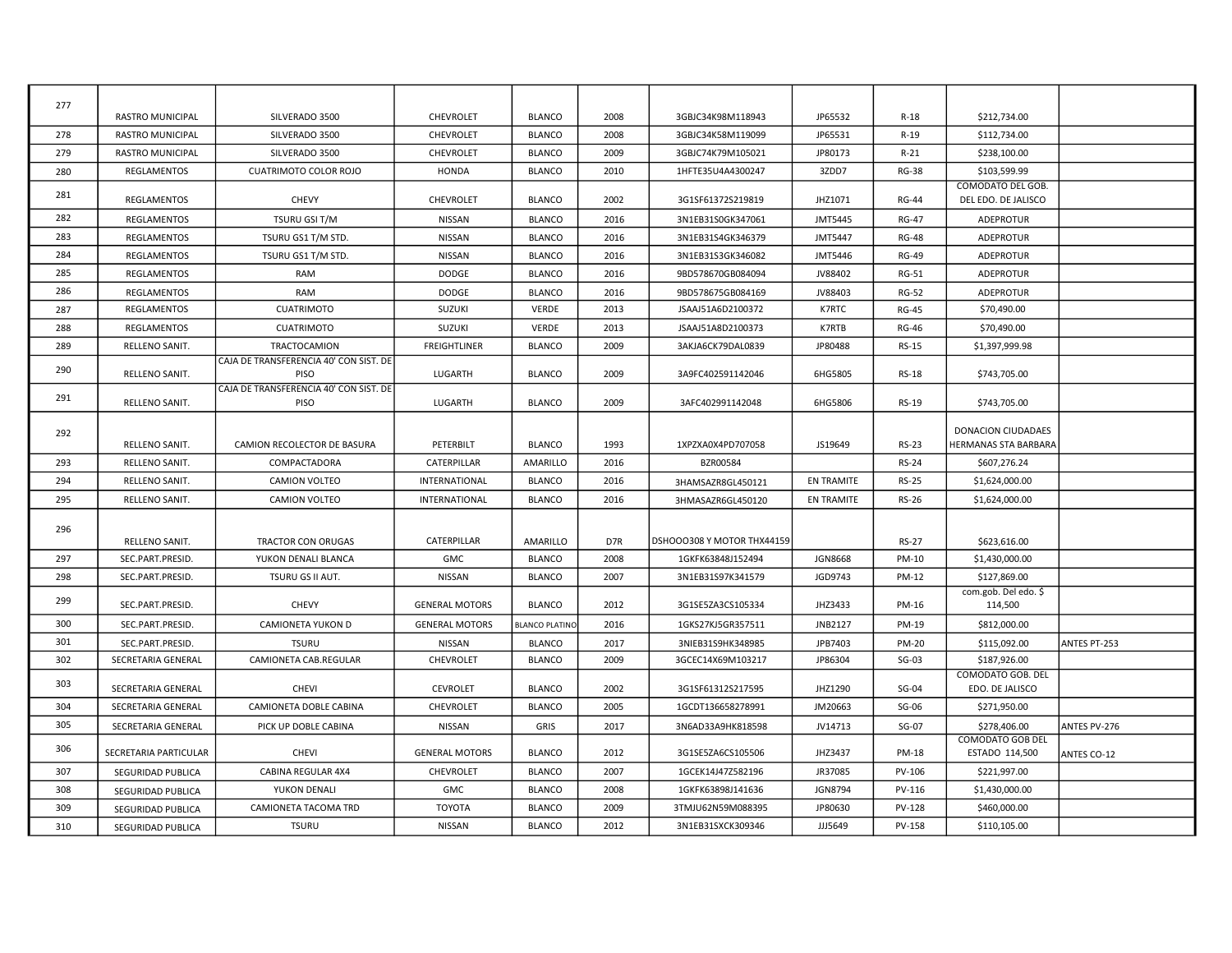|     |                          |                             |                 |               |      |                    |           |               | COMODATO CON ASOC.            |  |
|-----|--------------------------|-----------------------------|-----------------|---------------|------|--------------------|-----------|---------------|-------------------------------|--|
| 311 |                          |                             |                 |               |      |                    |           |               | DE VECINOS COL.               |  |
|     | <b>SEGURIDAD PUBLICA</b> | <b>TSURU GSI</b>            | NISSAN          | <b>BLANCO</b> | 2013 | 3N1EB31S6DK310107  | JJZ9530   | PV-170        | AMAPAS, A.C.                  |  |
| 312 | SEGURIDAD PUBLICA        | DODGE RAM 2500 CAB. REGULAR | CHRYSLER        | <b>BLANCO</b> | 2012 | 3C6ZDBAPXCG213693  | JS02334   | PV-176        | com.gob. Del edo.<br>\$291890 |  |
|     |                          |                             |                 |               |      |                    |           |               | com. Gob de el edo.           |  |
| 313 | SEGURIDAD PUBLICA        | DODGE RAM 2500 CAB. REGULAR | <b>CHRYSLER</b> | <b>BLANCO</b> | 2012 | 3C6YDAAK8CG213654  | JS02306   | PV-177        | \$233580                      |  |
| 314 |                          |                             |                 |               |      |                    |           |               | com. Gob de el edo.           |  |
|     | SEGURIDAD PUBLICA        | DODGE RAM 2500 CAB. REGULAR | <b>CHRYSLER</b> | <b>BLANCO</b> | 2012 | 3C6YDAAKXCG213655  | JS02305   | <b>PV-178</b> | \$233580                      |  |
| 315 | SEGURIDAD PUBLICA        | <b>RAM</b>                  | <b>DODGE</b>    | <b>BLANCO</b> | 2013 | 3C6SRADTXDG503696  | JT19132   | PV-182        | \$578,840.00                  |  |
| 316 | SEGURIDAD PUBLICA        | RAM                         | DODGE           | <b>BLANCO</b> | 2013 | 3C6SRADTXPG503715  | JT19131   | PV-183        | \$578,840.00                  |  |
| 317 | SEGURIDAD PUBLICA        | RAM                         | DODGE           | <b>BLANCO</b> | 2013 | 3C6SRADT8DG506922  | JT19133   | PV-184        | \$578,840.00                  |  |
| 318 | SEGURIDAD PUBLICA        | VAN                         | CHEVROLET       | <b>BLANCO</b> | 2013 | 1GCSG8CX7D1138419  | JT19168   | <b>PV-186</b> | \$446,600.00                  |  |
| 319 | SEGURIDAD PUBLICA        | MOTOCICLETA                 | <b>HONDA</b>    | <b>BLANCO</b> | 2013 | LTMJD2198D5111412  | K6SJA     | <b>PV-188</b> | \$56,749.00                   |  |
| 320 | SEGURIDAD PUBLICA        | MOTOCICLETA                 | <b>HONDA</b>    | <b>BLANCO</b> | 2013 | LTMJD2197D5106153  | K6SJT     | <b>PV-190</b> | \$56,749.00                   |  |
| 321 | SEGURIDAD PUBLICA        | MOTOCICLETA                 | <b>HONDA</b>    | <b>BLANCO</b> | 2013 | LTMJD2196D5106340  | K6SJJ     | PV-192        | \$56,749.00                   |  |
| 322 | SEGURIDAD PUBLICA        | MOTOCICLETA                 | <b>HONDA</b>    | <b>BLANCO</b> | 2013 | LTMJD2192D5108523  | K6SJD     | <b>PV-193</b> | \$56,749.00                   |  |
| 323 | SEGURIDAD PUBLICA        | MOTOCICLETA                 | <b>HONDA</b>    | <b>BLANCO</b> | 2013 | LTMJD2194D5108619  | K6SJE     | PV-194        | \$56,749.00                   |  |
| 324 | SEGURIDAD PUBLICA        | MOTOCICLETA                 | HONDA           | <b>BLANCO</b> | 2013 | LTMJD2190D5108648  | K6SJC     | <b>PV-200</b> | \$56,749.00                   |  |
| 325 | SEGURIDAD PUBLICA        | MOTOCICLETA                 | <b>HONDA</b>    | <b>BLANCO</b> | 2013 | LTMJD2197D5108534  | K6SJF     | PV-201        | \$56,749.00                   |  |
| 326 | SEGURIDAD PUBLICA        | MOTOCICLETA                 | <b>HONDA</b>    | <b>BLANCO</b> | 2013 | LTMJD2195D5108564  | K6SJN     | PV-202        | \$56,749.00                   |  |
| 327 | SEGURIDAD PUBLICA        | <b>CUATRIMOTO</b>           | <b>HONDA</b>    | <b>BLANCO</b> | 2013 | 1HFTE21U9D4402101  | K6SHW     | PV-204        | \$115,924.44                  |  |
| 328 | SEGURIDAD PUBLICA        | <b>CUATRIMOTO</b>           | <b>HONDA</b>    | <b>BLANCO</b> | 2013 | 1HFTE21U1D4402058  | K6SJK     | PV-206        | \$115,924.44                  |  |
| 329 | SEGURIDAD PUBLICA        | <b>CUATRIMOTO</b>           | <b>HONDA</b>    | <b>BLANCO</b> | 2013 | 1HFTE21U9D4402051  | K6SHM     | PV-209        | \$115,924.44                  |  |
| 330 | SEGURIDAD PUBLICA        | <b>CUATRIMOTO</b>           | <b>HONDA</b>    | <b>BLANCO</b> | 2013 | 1HFTE21U2D4402053  | K6SHP     | PV-210        | \$115,924.44                  |  |
| 331 | SEGURIDAD PUBLICA        | AMAROK                      | WOLKSWAGEN      | <b>BLANCO</b> | 2014 | 8AWDD42H8EA015761  | JV68412   | <b>PV-225</b> | PENDIENTE                     |  |
| 332 | SEGURIDAD PUBLICA        | <b>AMAROK</b>               | WOLKSWAGEN      | <b>BLANCO</b> | 2014 | 8AWDD42H6EA015094  | JV68392   | <b>PV-250</b> | PENDIENTE                     |  |
| 333 | SEGURIDAD PUBLICA        | <b>AMAROK</b>               | WOLKSWAGEN      | <b>BLANCO</b> | 2014 | 8AWDD42H5EA016480  | JV68385   | PV-261        | PENDIENTE                     |  |
| 334 | SEGURIDAD PUBLICA        | <b>AMAROK</b>               | WOLKSWAGEN      | <b>BLANCO</b> | 2014 | 8AWDD42H2EA016730  | PENDIENTE | <b>PV-266</b> | PENDIENTE                     |  |
| 335 | SEGURIDAD PUBLICA        | PICK UP NP300               | NISSAN          | <b>BLANCO</b> | 2016 | 3N6AD33C3GK892129  | JV14708   | PV-271        | \$266,816.00                  |  |
| 336 | SEGURIDAD PUBLICA        | PICK UP NP300               | NISSAN          | <b>BLANCO</b> | 2016 | 3N6AD33A5GK893250  | JV14709   | PV-272        | \$266,816.00                  |  |
| 337 |                          |                             |                 |               |      |                    |           |               |                               |  |
| 338 | SEGURIDAD PUBLICA        | PICK UP DOBLE CABINA        | NISSAN          | <b>BLANCO</b> | 2017 | 3N6AD33A5HK817741  | JV14711   | PV-274        | \$278,406.00                  |  |
|     | SEGURIDAD PUBLICA        | PICK UP DOBLE CABINA        | NISSAN          | GRIS          | 2017 | 3N6AD33A9HK818259  | JV14712   | PV-275        | \$278,406.00                  |  |
| 339 | SEGURIDAD PUBLICA        | PICK UP DOBLE CABINA        | NISSAN          | GRIS          | 2017 | 3N6AD33A5HK819683  | JV14715   | PV-278        | \$278,406.00                  |  |
| 340 | SEGURIDAD PUBLICA        | PICK UP DOBLE CABINA        | NISSAN          | GRIS          | 2017 | 3N6AD33A8HK819998  | JV14837   | PV-279        | \$278,406.00                  |  |
| 341 | SEGURIDAD PUBLICA        | PICK UP DOBLE CABINA        | NISSAN          | <b>BLANCO</b> | 2017 | 3N6AD33A3HK817267  | JV14718   | PV-282        | \$278,406.00                  |  |
| 342 | SEGURIDAD PUBLICA        | PICK UP DOBLE CABINA        | NISSAN          | GRIS          | 2017 | 3N6AD33A9HK823302  | JV14720   | PV-284        | \$278,406.00                  |  |
| 343 | SEGURIDAD PUBLICA        | PICK UP DOBLE CABINA        | NISSAN          | GRIS          | 2017 | 3N6AD33A6HK822320  | JV14723   | PV-287        | \$278,406.00                  |  |
| 344 | SEGURIDAD PUBLICA        | PICK UP DOBLE CABINA        | NISSAN          | GRIS          | 2017 | 3N6AD33A4HK8222574 | JV14696   | PV-289        | \$278,406.00                  |  |
| 345 | SEGURIDAD PUBLICA        | PICK UP DOBLE CABINA        | NISSAN          | <b>BLANCO</b> | 2017 | 3N6AD33A7HK822844  | JV14695   | PV-290        | \$278,406.00                  |  |
| 346 | SEGURIDAD PUBLICA        | PICK UP DOBLE CABINA        | NISSAN          | <b>BLANCO</b> | 2017 | 3N6AD33A2HK823321  | JV14694   | PV-291        | \$278,406.00                  |  |
|     |                          |                             |                 |               |      |                    |           |               | comodato fluvial vallarta     |  |
| 347 | SEGURIDAD PUBLICA        | MOTOCICLETA XR150           | <b>HONDA</b>    | <b>BLANCO</b> | 2016 | 3H1KD4178GD107090  | KDU8V     | <b>PV-295</b> | oct/2016 FV-002               |  |
| 348 | SEGURIDAD PUBLICA        | PICK SILVERADO 1500         | CHEVROLET       | <b>BLANCO</b> | 2016 | IGCNC9EH6GZ188125  | JV14699   | PV-297        | \$345,800.00                  |  |
|     |                          |                             |                 |               |      |                    |           |               |                               |  |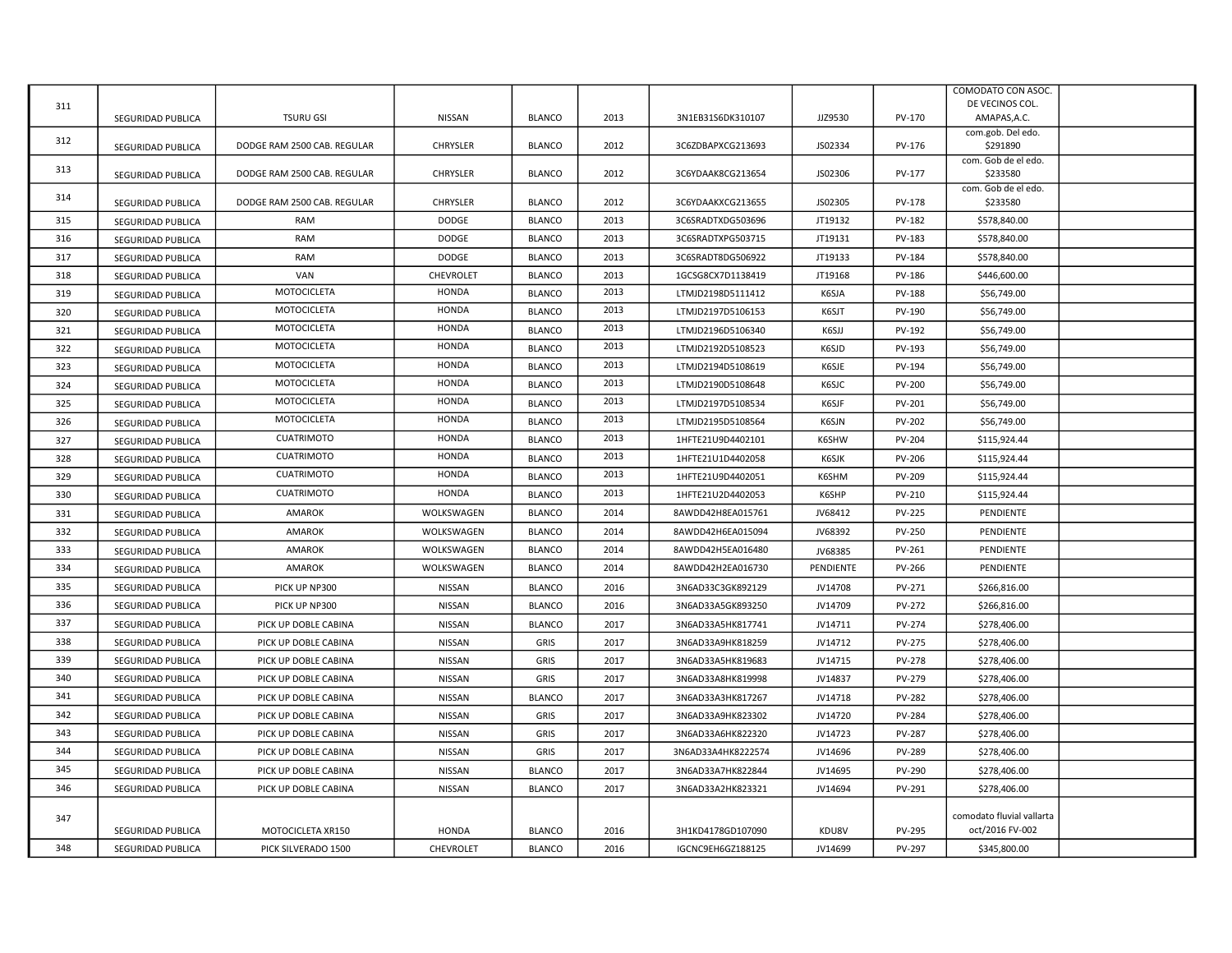| 349 | SEGURIDAD PUBLICA  | PICK SILVERADO 1500       | CHEVROLET        | <b>BLANCO</b>    | 2016 | IGCNC9EH0GZ188377  | JV14700        | <b>PV-298</b> | \$345,800.00 |                                     |
|-----|--------------------|---------------------------|------------------|------------------|------|--------------------|----------------|---------------|--------------|-------------------------------------|
| 350 | SEGURIDAD PUBLICA  | CAMIONETA SILVERADO 1500  | CHEVROLET        | <b>BLANCO</b>    | 2016 | 1GCNC9EH0GZ129622  | <b>JU88169</b> | PV-301        | \$354,657.00 |                                     |
| 351 | SEGURIDAD PUBLICA  | CAMIONETA SILVERADO 1500  | CHEVROLET        | <b>BLANCO</b>    | 2016 | 1GCNC9EH9GZ134012  | JU88170        | PV-302        | \$354,657.00 |                                     |
| 352 | SEGURIDAD PUBLICA  | CAMIONETA SILVERADO 1500  | CHEVROLET        | <b>BLANCO</b>    | 2016 | 1GCNC9EH8GZ133028  | JU88171        | PV-303        | \$354,657.00 |                                     |
| 353 | SEGURIDAD PUBLICA  | CAMIONETA SILVERADO 1500  | CHEVROLET        | <b>BLANCO</b>    | 2016 | 1GCNC9EH6GZ132010  | JU88172        | PV-304        | \$354,657.00 |                                     |
| 354 | SEGURIDAD PUBLICA  | CAMIONETA SILVERADO 1500  | CHEVROLET        | <b>BLANCO</b>    | 2016 | 1GCNC9EH9GZ131773  | <b>JU88173</b> | PV-305        | \$354,657.00 |                                     |
| 355 | SEGURIDAD PUBLICA  | CAMIONETA SILVERADO 1500  | CHEVROLET        | <b>BLANCO</b>    | 2016 | 1GCNC9EH8GZ132378  | <b>JU88176</b> | <b>PV-308</b> | \$354,657.00 |                                     |
| 356 | SEGURIDAD PUBLICA  | CAMIONETA SILVERADO 1500  | CHEVROLET        | <b>BLANCO</b>    | 2016 | 1GCNC9EH0GZ134156  | JU88177        | PV-309        | \$354,657.00 |                                     |
| 357 | SEGURIDAD PUBLICA  | CAMIONETA SILVERADO 1500  | CHEVROLET        | <b>BLANCO</b>    | 2016 | 1GCNC9EH6GZ131407  | <b>JU88178</b> | PV-310        | \$354,657.00 |                                     |
| 358 | SEGURIDAD PUBLICA  | MOTOCICLETA 125CC         | YAMAHA           | <b>BLANCO</b>    | 2017 | LBPKE1801H0055982  | MWG3Z          | PV-311        | \$33,455.00  |                                     |
| 359 | SEGURIDAD PUBLICA  | MOTOCICLETA 125CC         | YAMAHA           | <b>BLANCO</b>    | 2017 | LBPKE1801H0055996  | MWG4Z          | PV-312        | \$33,455.00  |                                     |
| 360 | SEGURIDAD PUBLICA  | MOTOCICLETA 125CC         | YAMAHA           | <b>BLANCO</b>    | 2017 | LBPKE1802H0055974  | MWG8Z          | PV-313        | \$33,455.00  |                                     |
| 361 | SEGURIDAD PUBLICA  | TOYOTA HILUX DOBLE CABINA | NISSAN           | <b>BLANCO</b>    | 2017 | MROEX8DD2HO175666  | JV20226        | PV-314        | COMODATO     | ASOC. VECINOS DE MARINA<br>VALLARTA |
| 362 | SEGURIDAD PUBLICA  | MOTOCICLETA 150 CC        | HONDA CARGO      | <b>BLANCO</b>    | 2017 | 3H1KA4176HD4113960 | PENDIENTE      | PV-315        | COMODATO     | ASOC. VECINOS DE MARINA<br>VALLARTA |
| 363 | SEGURIDAD PUBLICA  | MOTOCICLETA 150 CC        | HONDA CARGO      | <b>BLANCO</b>    | 2017 | 3H1KA4171HD413963  | PENDIENTE      | PV-316        | COMODATO     | ASOC. VECINOS DE MARINA<br>VALLARTA |
| 364 | SEGURIDAD PUBLICA  | <b>CUATRIMOTO</b>         | <b>HONDA</b>     | <b>NEGRO</b>     |      | 478TE26US24101181  | 1ZCY8          | pv-317        | PENDIENTE    |                                     |
| 365 | SEGURIDAD PUBLICA  | CUATRIMOTO                | <b>SUZUKI</b>    | <b>NEGRO</b>     |      | 55AAM46A6F7100445  | FTE8T          | pv-318        | PENDIENTE    |                                     |
| 366 | SEGURIDAD PUBLICA  | VAN UNIDAD MOVIL          | FIAT MOD. DUCATO | AZUL/GRIS        | 2017 | ZFCNFFCJ4H2D73099  | JV21799        | PV-319        | \$615,960.00 |                                     |
| 367 | SEGURIDAD PUBLICA  | VAN UNIDAD MOVIL          | FIAT MOD. DUCATO | AZUL/GRIS        | 2017 | ZFCNFFCJ2H2C96300  | JV21800        | PV-320        | \$615,960.00 |                                     |
| 368 | SEGURIDAD PUBLICA  | DOBLE CAB S T/M AC P SEG  | NISSAN           | <b>BLANCO</b>    | 2018 | 3N6AD33A6JK881809  | JV59601        | PV-321        | \$554,000.00 |                                     |
| 369 | SEGURIDAD PUBLICA  | DOBLE CAB S T/M AC P SEG  | NISSAN           | <b>BLANCO</b>    | 2018 | 3N6AD33A8JK881939  | JV59612        | PV-322        | \$554,000.00 |                                     |
| 370 | SEGURIDAD PUBLICA  | DOBLE CAB S T/M AC P SEG  | NISSAN           | <b>BLANCO</b>    | 2018 | 3N6AD33AOJK882762  | JV59599        | PV-323        | \$554,000.00 |                                     |
| 371 | SEGURIDAD PUBLICA  | DOBLE CAB S T/M AC P SEG  | NISSAN           | <b>BLANCO</b>    | 2018 | 3N6AD33A5JK882305  | JV59598        | PV-324        | \$554,000.00 |                                     |
| 372 | SEGURIDAD PUBLICA  | DOBLE CAB S T/M AC P SEG  | NISSAN           | <b>BLANCO</b>    | 2018 | 3N6AD33AOJK882471  | JV59610        | PV-325        | \$554,000.00 |                                     |
| 373 | SEGURIDAD PUBLICA  | DOBLE CAB S T/M AC P SEG  | NISSAN           | <b>BLANCO</b>    | 2018 | 3N6AD33AXJK881702  | JV59600        | PV-326        | \$554,000.00 |                                     |
| 374 | SEGURIDAD PUBLICA  | DOBLE CAB S T/M AC P SEG  | NISSAN           | <b>BLANCO</b>    | 2018 | 3N6AD33A8JK882458  | JV59602        | PV-327        | \$554,000.00 |                                     |
| 375 | SEGURIDAD PUBLICA  | DOBLE CAB S T/M AC P SEG  | NISSAN           | <b>BLANCO</b>    | 2018 | 3N6AD33A7JK882158  | JV59603        | PV-328        | \$554,000.00 |                                     |
| 376 | SEGURIDAD PUBLICA  | DOBLE CAB S T/M AC P SEG  | NISSAN           | <b>BLANCO</b>    | 2018 | 3N6AD33A6JK881664  | JV59611        | PV-329        | \$554,000.00 |                                     |
| 377 | SEGURIDAD PUBLICA  | DOBLE CAB S T/M AC P SEG  | NISSAN           | <b>BLANCO</b>    | 2018 | 3N6AD33A2JK881841  | JV59606        | PV-330        | \$554,000.00 |                                     |
| 378 | SEGURIDAD PUBLICA  | DOBLE CAB S T/M AC P SEG  | NISSAN           | <b>BLANCO</b>    | 2018 | 3N6AD33A35JK881672 | JV59595        | PV-331        | \$554,000.00 |                                     |
| 379 | SEGURIDAD PUBLICA  | DOBLE CAB S T/M AC P SEG  | NISSAN           | <b>BLANCO</b>    | 2018 | 3N6AD33AJK881654   | JV59608        | PV-332        | \$554,000.00 |                                     |
| 380 | SEGURIDAD PUBLICA  | DOBLE CAB S T/M AC P SEG  | NISSAN           | <b>BLANCO</b>    | 2018 | 3N6AD33A1JK882527  | JV59609        | PV-333        | \$554,000.00 |                                     |
| 381 | SEGURIDAD PUBLICA  | DOBLE CAB S T/M AC P SEG  | NISSAN           | <b>BLANCO</b>    | 2018 | 3N6AD33A0JK882213  | JV59596        | PV-334        | \$554,000.00 |                                     |
| 382 | SEGURIDAD PUBLICA  | DOBLE CAB S T/M AC P SEG  | NISSAN           | <b>BLANCO</b>    | 2018 | 3N6AD33A1JK882799  | JV59604        | PV-335        | \$554,000.00 |                                     |
| 383 | SEGURIDAD PUBLICA  | DOBLE CAB S T/M AC P SEG  | NISSAN           | <b>BLANCO</b>    | 2018 | 3N6AD33A6JK886721  | JV59607        | PV-336        | \$554,000.00 |                                     |
| 384 | SEGURIDAD PUBLICA  | DOBLE CAB S T/M AC P SEG  | NISSAN           | <b>BLANCO</b>    | 2018 | 3N6AD33A1JK882155  | JV59597        | PV-337        | \$554,000.00 |                                     |
| 385 | SEGURIDAD PUBLICA  | DOBLE CAB S T/M AC P SEG  | NISSAN           | <b>BLANCO</b>    | 2018 | 3N6AD33AXJK881988  | JV59594        | PV-338        | \$554,000.00 |                                     |
| 386 | SEGURIDAD PUBLICA  | VAN TRANSIT CUSTOM        | FORD             | <b>BCO/NEGRO</b> | 2018 | WFORS5HP2JTA81325  | JV69977        | <b>PV-340</b> | 693,000.00   |                                     |
| 387 | SEMARNAT           | <b>FRONTIER</b>           | NISSAN           | <b>BLANCO</b>    | 2014 | 3N6DD23T8EK104238  | JU04515        | ZF-112        | \$272,500.00 | ANTEZ EC-13                         |
| 388 | <b>CEMENTERIOS</b> | CAMIONETA DOBLE CABINA    | CHEVROLET        | <b>BLANCO</b>    | 2005 | 1GCDT136158272015  | JM20662        | CE-09         | \$271,950.00 | ANTES ZF-117                        |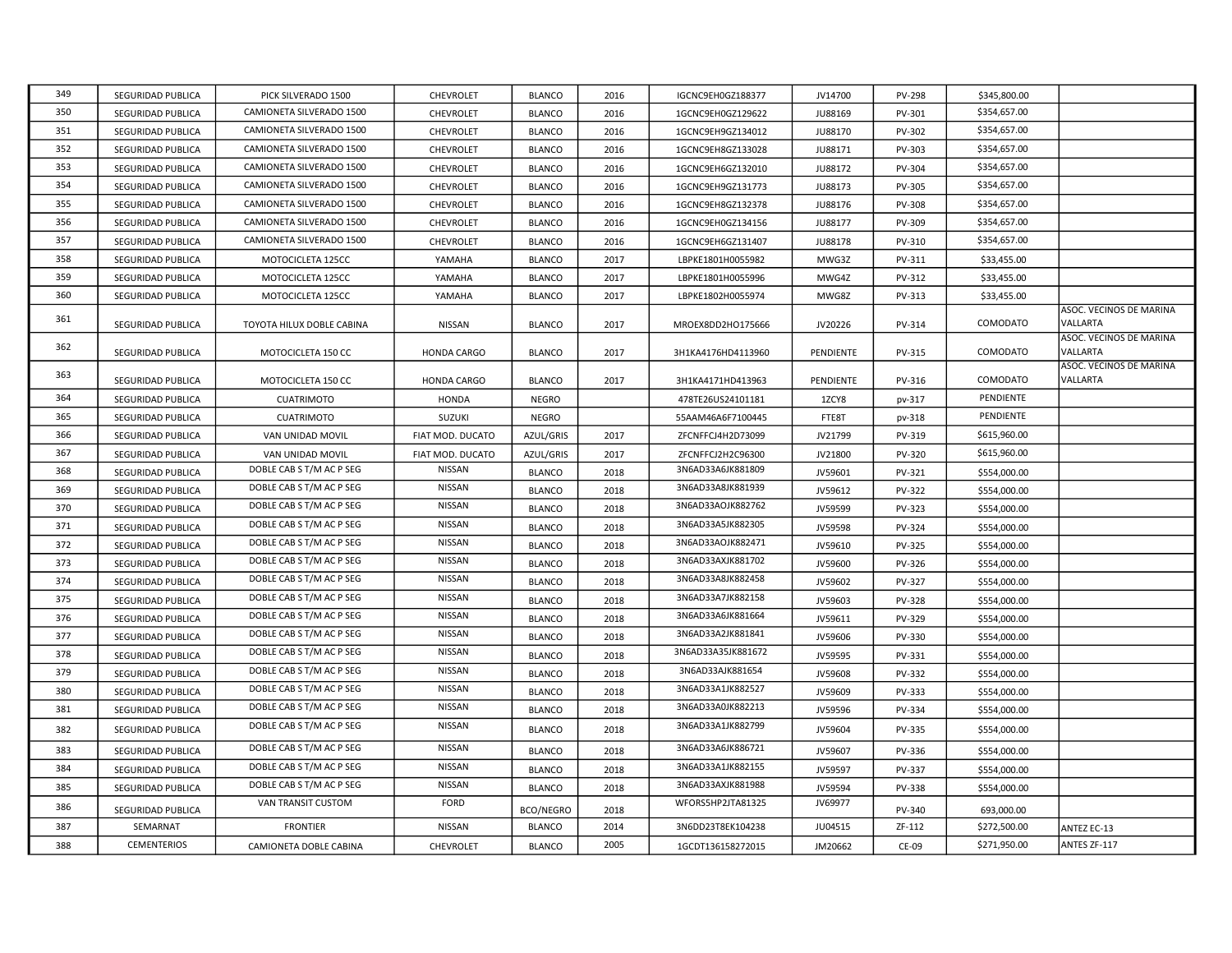| 389        | <b>CEMENTERIOS</b>                   | PICK-UP                                             | CHEVROLET                       | <b>BLANCO</b>                  | 2002         | 1GCED14W92Z346113                      | JC89307            | CE-10            | \$165,000.00                | ANTES MT-08          |
|------------|--------------------------------------|-----------------------------------------------------|---------------------------------|--------------------------------|--------------|----------------------------------------|--------------------|------------------|-----------------------------|----------------------|
| 390        | SEMARNAT                             | NP300 DC TIPICA                                     | NISSAN                          | <b>BLANCO</b>                  | 2012         | 3N6DD23T0CK028110                      | JS65699            | ZF-115           | \$212,900.00                | <b>ANTES SEMAR-4</b> |
| 391        | SEMARNAT                             | NP300 DC TIPICA                                     | <b>NISSAN</b>                   | <b>BLANCO</b>                  | 2012         | 3N6DD23T3CK018445                      | JS65697            | ZF-116           | \$212,900.00                | ANTES SEMAR-6        |
| 392        | SERV.PUBLICOS MNPALES                | MOTOCICLETA                                         | HONDA XR150L                    | <b>BLANCO</b>                  | 2017         | 3H1KD4179HD200833                      | pendiente          | $S-46$           | \$34,900.00                 |                      |
| 393        | SERV.PUBLICOS MNPALES                | PICK SILVERADO 1500                                 | CHEVROLET                       | <b>BLANCO</b>                  | 2016         | IGCNC9EH8GZ309382                      | JV14702            | $S-47$           | \$345,800.00                | ANTES PV-300         |
| 394        | SERVICIOS MEDICOS                    | <b>TSURU</b>                                        | NISSAN                          | <b>BLANCO</b>                  | 2006         | 3N1EB31S46K328592                      | <b>JEH4328</b>     | $SM-1$           | \$103,600.00                |                      |
| 395        |                                      |                                                     |                                 |                                |              |                                        |                    |                  | COMODATO GOB. DEL           |                      |
|            | SINDICO MUNICIPAL                    | <b>CHEVY</b><br>TSURU GSI ESTÁNDAR                  | <b>GENERAL MOTORS</b><br>NISSAN | <b>BLANCO</b><br><b>BLANCO</b> | 2012         | 3G1SE5ZA9CS105211                      | JHZ3439<br>JGA4529 | $SI-2$<br>$TS-9$ | EDO. \$114,500.00           |                      |
| 396        | <b>TESORERIA</b>                     |                                                     |                                 |                                | 2008         | 3N1EB31S18K319898                      |                    | $TS-7$           | \$93,198.00                 |                      |
| 397<br>398 | <b>TESORERIA</b><br><b>TESORERIA</b> | <b>TSURU GSI</b><br>RIU LX, 1.6L, AUTOMATICO 6 VEL, | NISSAN<br>KIA                   | <b>BLANCO</b><br>GRIS          | 2008<br>2020 | 3N1EB31S98K320457<br>3KPA24AC7LE280171 | JGA4530<br>JRW6937 | TS-10            | \$93,198.00<br>\$258,900.00 |                      |
|            |                                      |                                                     |                                 |                                |              |                                        |                    |                  |                             |                      |
| 399        | <b>TALLER MUNICIPAL</b>              | SILVERADO 1500 CAB, REGULAR                         | CHEVROLET                       | <b>BLANCO</b>                  | 2010         | 3GCPCSEX2AG240879                      | JR80170            | TA-15            | \$339,800.00                |                      |
| 400        | <b>TALLER MUNICIPAL</b>              | CHASIS CAB. C3500 H.D. COLOR ROJO                   | CHEVROLET                       | <b>BLANCO</b><br>ᡂᡂ            | 1999         | 1GBKC34J6XF097544                      | JM98523            | TA-16            | COMODATO                    |                      |
| 401        | <b>TALLER MUNICIPAL</b>              | MINICOMPACTADOR 10YDS3 9.5TON                       | INTERNATIONAL                   | <b>VERDE</b>                   | 2011         | 3HAJFAVK6CL381763                      | JS39846            | TA-17            | PENDIENTE                   | ANTES A-158          |
| 402        | <b>TALLER MUNICIPAL</b>              | PICK UP DOBLE CABINA                                | NISSAN                          | GRIS                           | 2017         | 3N6AD33A2HK822976                      | JV14693            | TA-18            | \$278,406.00                | ANTES PV-292         |
| 403        | <b>TALLER MUNICIPAL</b>              | PICK UP DOBLE CABINA                                | <b>NISSAN</b>                   | GRIS                           | 2017         | 3N6AD33A1HK819566                      | JV14717            | TA-19            | \$278,406.00                | ANTES PV-281         |
| 404        | <b>ASEO PUBLICO</b>                  | RAM 4000 CUSTOM                                     | CHRYSLER                        | <b>BLANCO</b>                  | 2014         | 3C7WRAHT3EG154356                      | JT66189            | TA-20            | \$340,900.00                | ANTES A-132          |
| 405        | <b>TRANSITO</b>                      | TSURU GS1 T/M STD.                                  | NISSAN                          | <b>BLANCO</b>                  | 2012         | 3N1EB31S5CK309321                      | JJJ5647            | PT-62            | \$110,105.00                |                      |
| 406        | <b>TRANSITO</b>                      | MOTOCICLETA                                         | HONDA                           | <b>BLANCO</b>                  | 2013         | LTMJD2191D5111400                      | K6SJP              | PT-66            | \$56,749.00                 |                      |
| 407        | <b>TRANSITO</b>                      | <b>CUATRIMOTO</b>                                   | <b>HONDA</b>                    | <b>BLANCO</b>                  | 2013         | 1HFTE21U3D4402059                      | K6SJU              | PT-69            | \$115,924.44                |                      |
| 408        | <b>TRANSITO</b>                      | AMAROK                                              | WOLKSWAGEN                      | <b>BLANCO</b>                  | 2014         | 8AWDD42H6EA016651                      | JV68386            | PT-234           | PENDIENTE                   |                      |
| 409        | TRANSITO                             | AMAROK                                              | WOLKSWAGEN                      | <b>BLANCO</b>                  | 2014         | 8AWDD42H8EA017770                      | JV68417            | PT-235           | PENDIENTE                   |                      |
| 410        | TRANSITO                             | AMAROK                                              | VOLKSWAGEN                      | <b>BLANCO</b>                  | 2014         | 8AWDD42H5Ea016690                      | JV68408            | PT-236           | PENDIENTE                   |                      |
| 411        | TRANSITO                             | AMAROK                                              | VOLKSWAGEN                      | <b>BLANCO</b>                  | 2014         | 8AWDD42H5EA016995                      | JV68382            | PT-237           | PENDIENTE                   |                      |
| 412        | TRANSITO                             | AMAROK                                              | VOLKSWAGEN                      | <b>BLANCO</b>                  | 2014         | 8AWDD42H2EA017960                      | JV68391            | PT-238           | PENDIENTE                   |                      |
| 413        | TRANSITO                             | AMAROK                                              | VOLKSWAGEN                      | <b>BLANCO</b>                  | 2014         | 8AWDD42H0EA015088                      | JV68381            | PT-239           | PENDIENTE                   |                      |
| 414        | TRANSITO                             | <b>AMAROK</b>                                       | VOLKSWAGEN                      | <b>BLANCO</b>                  | 2014         | 8AWDD42H0EA016631                      | JV68422            | PT-240           | PENDIENTE                   |                      |
| 415        | <b>TRANSITO</b>                      | MOTOCICLETA 125 C.C.                                | YAMAHA                          | <b>BLANCO</b>                  | 2017         | LBPKE1807H0055923                      | MWG7Z              | PT-241           | \$33,455.00                 |                      |
| 416        | TRANSITO                             | MOTOCICLETA 125 C.C.                                | YAMAHA                          | <b>BLANCO</b>                  | 2017         | LBPKE1800H0055990                      | MWG9Z              | PT-242           | \$33,455.00                 |                      |
| 417        | TRANSITO                             | MOTOCICLETA 125 C.C.                                | YAMAHA                          | <b>BLANCO</b>                  | 2017         | LBPKE1809H0055969                      | MXA1V              | PT-243           | \$33,455.00                 |                      |
| 418        | TRANSITO                             | MOTOCICLETA 125 C.C.                                | YAMAHA                          | <b>BLANCO</b>                  | 2017         | LBPKE1804H0055992                      | MXA4V              | PT-244           | \$33,455.00                 |                      |
| 419        | TRANSITO                             | MOTOCICLETA 125 C.C.                                | YAMAHA                          | <b>BLANCO</b>                  | 2017         | LBPKE1805H0056035                      | MXA3V              | PT-245           | \$33,455.00                 |                      |
| 420        | TRANSITO                             | MOTOCICLETA 125 C.C.                                | YAMAHA                          | <b>BLANCO</b>                  | 2017         | LBPKE1809H0055955                      | MXA2V              | PT-246           | \$33,455.00                 |                      |
| 421        | TRANSITO                             | MOTOCICLETA 125 C.C.                                | YAMAHA                          | <b>BLANCO</b>                  | 2017         | LBPKE1809H0055924                      | MWG5Z              | PT-247           | \$33,455.00                 |                      |
| 422        | TRANSITO                             | MOTOCICLETA 125 C.C.                                | YAMAHA                          | <b>BLANCO</b>                  | 2017         | LBPKE1801H0056016                      | MWG6Z              | PT-248           | \$33,455.00                 |                      |
| 423        | TRANSITO                             | <b>TSURU</b>                                        | NISSAN                          | <b>BLANCO</b>                  | 2017         | 3N1EB31S5HK329575                      | JPB7393            | PT-250           | \$130,232.00                |                      |
| 424        | <b>TRANSITO</b>                      | <b>TSURU</b>                                        | NISSAN                          | <b>BLANCO</b>                  | 2017         | 3N1EB31S7HK348404                      | JPB7401            | PT-251           | \$115,092.00                |                      |
| 425        | <b>COMUDIS</b>                       | <b>TSURU</b>                                        | NISSAN                          | <b>BLANCO</b>                  | 2017         | 3N1EB31S1HK353291                      | JPB7394            | CM-01            | \$130,232.00                | ANTES PT-254         |
| 426        | <b>TRANSITO</b>                      | MOTOCICLETA GL150 CARGO                             | <b>HONDA</b>                    | <b>BLANCO</b>                  | 2016         | 3H1KA4176GD312965                      | <b>EN TRAMITE</b>  | PT-249           | oct/2016 FV-001             |                      |
| 427        | TRANSITO                             | maquina pinta rayas                                 |                                 |                                |              |                                        | <b>NO NECESITA</b> | PT-71            | \$434,593.07                |                      |
| 428        | <b>TRANSITO</b>                      | DOBLE CAB S T/M AC P SEG                            | NISSAN                          | <b>BLANCO</b>                  | 2018         | 3N6AD33A5JK882241                      | JV59593            | PT-255           | \$554,000.00                |                      |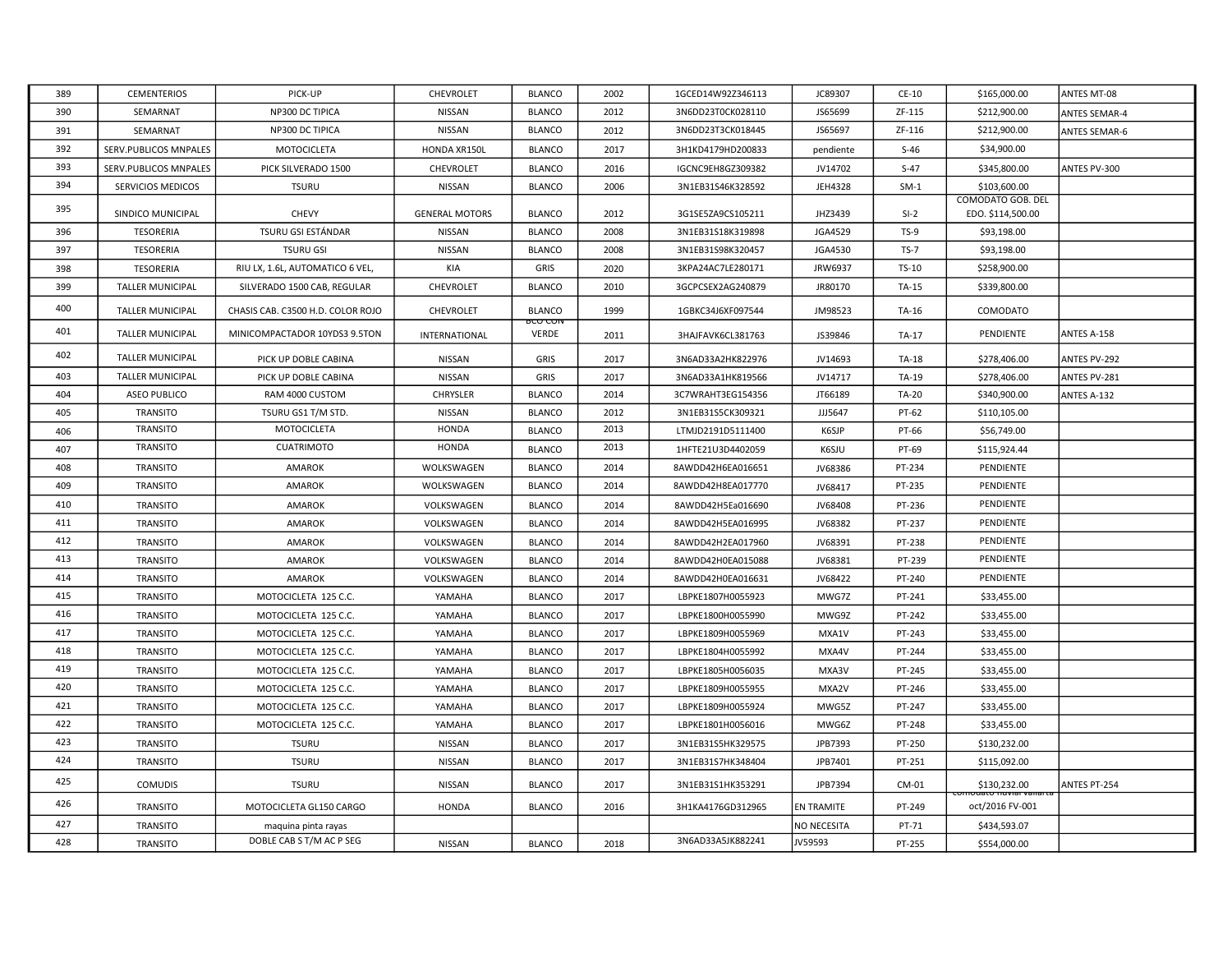| 429 | TRANSITO             | DOBLE CAB S T/M AC P SEG                                   | NISSAN                                                                    | <b>BLANCO</b>      | 2018  | 3N6AD33A0JK882325 | JV59605 | PT-256        | \$554,000.00    |  |
|-----|----------------------|------------------------------------------------------------|---------------------------------------------------------------------------|--------------------|-------|-------------------|---------|---------------|-----------------|--|
| 430 | TRANSITO             | <b>MOTOCICLETA</b>                                         | HONDA CB250 TWIATER                                                       | PLATA              | 2018  | 9C2MC4802JR600062 |         | PT-257        | \$74,990.00     |  |
| 431 | TRANSITO             | MOTOCICLETA                                                | HONDA CB250 TWIATER                                                       | PLATA              | 2018  | 9C2MC4808JR600079 |         | PT-258        | \$74,990.00     |  |
| 432 | TRANSITO             | MOTOCICLETA                                                | HONDA CB250 TWIATER                                                       | <b>PLATA</b>       | 2018  | 9C2MC4808JR600065 |         | PT-259        | \$74,990.00     |  |
| 433 | <b>TRANSITO</b>      | CAMIONETA SILVERADO 1500                                   | CHEVROLET                                                                 | <b>BLANCO</b>      | 2016  | 1GCNC9EH7GZ132856 | JU88175 | PT-260        | \$354,657.00    |  |
|     |                      | VAN TRANSIT CUSTOM                                         | FORD                                                                      |                    |       | WFORS5HP2JTA81292 | JV69978 |               |                 |  |
| 434 | TRANSITO             |                                                            |                                                                           | <b>BCO/NEGRO</b>   | 2018  |                   |         | PT-261        | 693,000.00      |  |
| 435 | <b>TURISMO</b>       | AMAROK                                                     | WOLKSWAGEN                                                                | <b>BLANCO</b>      | 2014  | 8AWDD42H0EA016676 | JV68380 | TU-01         | PENDIENTE       |  |
| 436 | <b>TURISMO</b>       | TRANSPORTE MOVIL SUSTENTABLE<br><b>TURICLETO</b>           | DALIRA                                                                    | AZUL BALNCO        | 2017  | S/N               |         | TU-02         | \$100,920.00    |  |
| 437 |                      | TRANSPORTE MOVIL SUSTENTABLE                               |                                                                           |                    |       |                   |         |               |                 |  |
|     | <b>TURISMO</b>       | TURICLETO CON MODULO SOLAR<br>TREN DE TRANSPORTACION MOVIL | DALIRA                                                                    | <b>AZUL BALNCO</b> | 2017  | S/N               |         | TU-03         | \$145,000.00    |  |
| 438 | <b>TURISMO</b>       | SUSTENTABLE CON MODULO SOLAR                               | DALIRA                                                                    | AZUL BALNCO        | 2017  | S/N               |         | <b>TU-04</b>  | \$145,000.00    |  |
| 439 |                      |                                                            | <b>CHASIS</b><br>CABINA, INTERNATIONAL<br>.CON CAJA                       |                    |       |                   |         |               |                 |  |
|     | <b>ASEO PUBLICO</b>  | CAMION RECOLECTOR DE BASURA                                | COMPACTADORA RHINO                                                        | <b>BLANCO</b>      | 2018  | 3HAMMAAR6JL224365 |         | ZF-119        | \$1,790,000     |  |
| 440 | ASEO PUBLICO         | CAMION RECOLECTOR DE BASURA                                | <b>CHASIS</b><br>CABINA, INTERNATIONAL<br>.CON CAJA<br>COMPACTADORA RHINO | <b>BLANCO</b>      | 2018  | 3HAMMAAR5JL065970 |         | ZF-120        | \$1,790,000     |  |
| 441 | ASEO PUBLICO         | CAMION RECOLECTOR DE BASURA                                | CHASIS<br>CABINA, INTERNATIONAL<br>.CON CAJA<br>COMPACTADORA RHINO        | <b>BLANCO</b>      | 2018  | 3HAMMAAR7JL338293 |         | ZF-121        | \$1,790,000     |  |
| 442 | <b>ASEO PUBLICO</b>  | CAMION RECOLECTOR DE BASURA                                | <b>CHASIS</b><br>CABINA, INTERNATIONAL<br>.CON CAJA<br>COMPACTADORA RHINO | <b>BLANCO</b>      | 2018  | 3HAMMAAR7JL338309 |         | ZF-122        | \$1,790,000     |  |
| 443 | TRANSITO             | <b>MOTOCICLETA</b>                                         | YAMAHA XTZ 125 CC                                                         | <b>BLANCO</b>      | 2018  | LBPKE180XJ0075332 | ZCR7U   | PT-262        | dONACION        |  |
| 444 | TRANSITO             | MOTOCICLETA                                                | YAMAHA XTZ 125 CC                                                         | <b>BLANCO</b>      | 2018  | LBPKE1802J0072411 | ZCR6U   | PT-263        | dONACION        |  |
| 445 | TRANSITO             | MOTOCICLETA                                                | YAMAHA XTZ 125 CC                                                         | <b>BLANCO</b>      | 2018  | LBPKE180XJ0075329 | ZCR5U   | PT-264        | dONACION        |  |
| 446 | <b>TRANSITO</b>      | MOTOCICLETA                                                | YAMAHA XTZ 125 CC                                                         | <b>BLANCO</b>      | 2018  | LBPKE1806J0075327 | ZCR4U   | PT-265        | dONACION        |  |
| 447 | TRANSITO             | MOTOCICLETA                                                | YAMAHA XTZ 125 CC                                                         | <b>BLANCO</b>      | 2018  | LBPKE1805J0072404 | ZCR3U   | PT-266        | dONACION        |  |
| 448 | SEGURIDAD PUBLICA    | MOTOCICLETA                                                | YAMAHA XTZ 125 CC                                                         | <b>BLANCO</b>      | 2018  | LBPKE1809J0075323 | ZCR3V   | PV-341        | dONACION        |  |
| 449 | SEGURIDAD PUBLICA    | MOTOCICLETA                                                | YAMAHA XTZ 125 CC                                                         | <b>BLANCO</b>      | 2018  | LBPKE1803J0072417 | ZCR2V   | PV-342        | dONACION        |  |
| 450 | SEGURIDAD PUBLICA    | MOTOCICLETA                                                | YAMAHA XTZ 125 CC                                                         | <b>BLANCO</b>      | 2018  | LBPKE1801J0075378 | ZCR1V   | PV-343        | dONACION        |  |
| 451 | SEGURIDAD PUBLICA    | MOTOCICLETA                                                | YAMAHA XTZ 125 CC                                                         | <b>BLANCO</b>      | 2018  | LBPKE1808J0072378 | ZCR9V   | <b>PV-344</b> | dONACION        |  |
| 452 | SEGURIDAD PUBLICA    | MOTOCICLETA                                                | YAMAHA XTZ 125 CC                                                         | <b>BLANCO</b>      | 2018  | LBPKE1802J0072425 | ZCR8U   | PV-345        | dONACION        |  |
| 453 | FOMENTO AGROPECUARIO | retroexcavadora cat416f2                                   | CATERPILLAR, MOTOR<br>TURBOCARGADO, DIESEL, 4<br>CIL.,86HP                | AMARILLO           | 416F2 | CAT0416FALBF06774 |         | <b>FA-20</b>  | GOB. DEL ESTADO |  |
| 454 | FOMENTO AGROPECUARIO | <b>CAMION VOLTEO</b>                                       | <b>KENTWORTH VERSION</b><br>T370,14986KG,2PTAS,8 CIL                      | <b>BLANCO</b>      | 2020  | 3BKHLN9X7LF319110 | JW28701 | FA-21         | GOB. DEL ESTADO |  |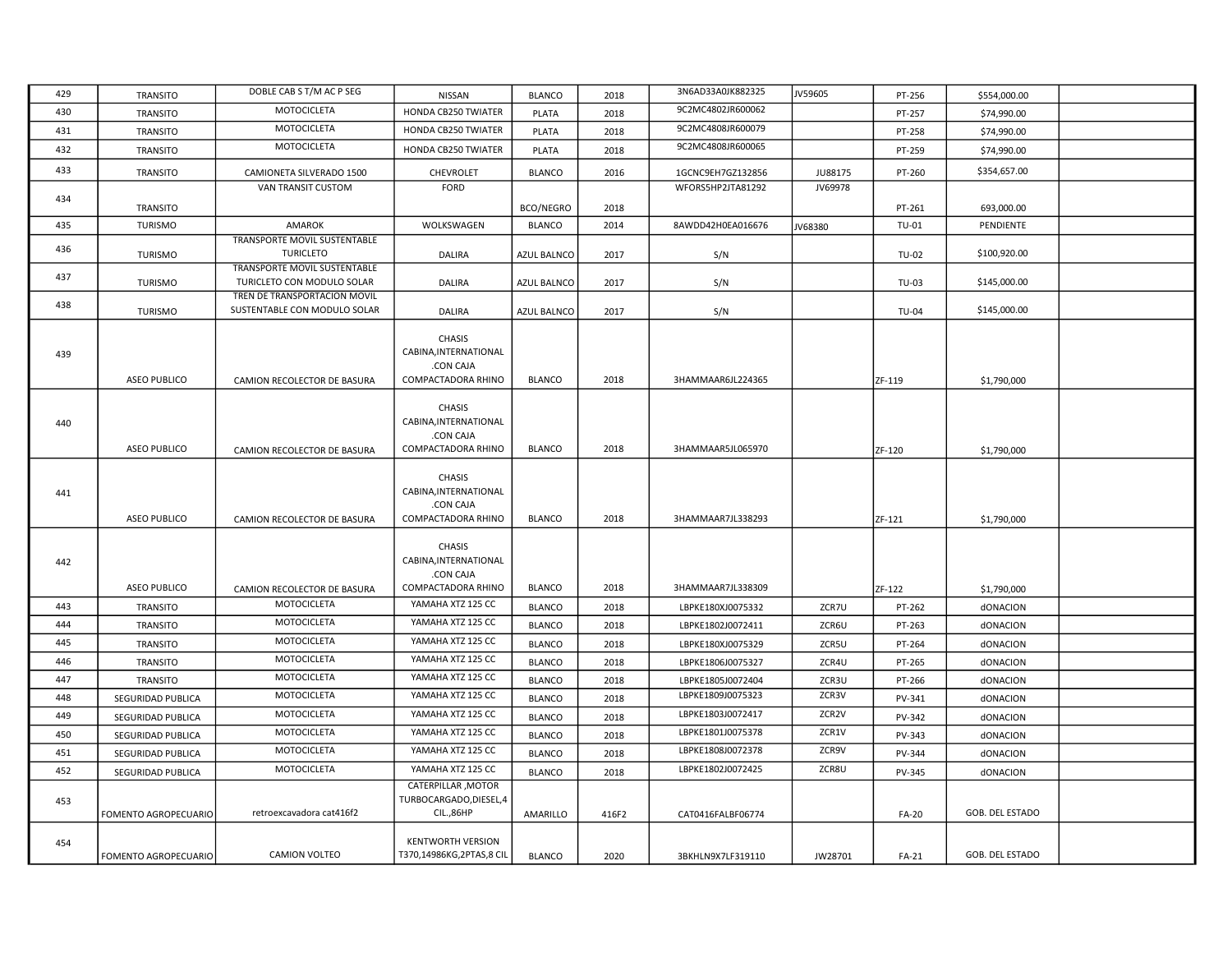| 455 |                      | CAMION VOLTEO                   | <b>KENTWORTH VERSION</b><br>T370,14986KG,2PTAS,8 CIL                                                        |               |       |                   |            |              | GOB. DEL ESTADO        |  |
|-----|----------------------|---------------------------------|-------------------------------------------------------------------------------------------------------------|---------------|-------|-------------------|------------|--------------|------------------------|--|
| 456 | FOMENTO AGROPECUARIO |                                 |                                                                                                             | <b>BLANCO</b> | 2020  | 3BKHLN9X9LF319108 | JW28703    | FA-22        |                        |  |
|     | FOMENTO AGROPECUARIO | PIPA (INCLUYE CHASIS CABINA)    | NAVISTAR INTERNATIONAL                                                                                      | <b>BLANCA</b> | 2020  | 3HAMMMMR9LL369741 | JW29125    | <b>FA-23</b> | GOB. DEL ESTADO        |  |
| 457 |                      | <b>TRACTOR SOBRE ORUGAS D6T</b> | <b>CATERPILLAR MOTOR</b><br>C9,185HP,24VOLTS,6<br>RODILLOS, CARRILES<br>SELLADOSHOJA DE<br><b>BULLDOZER</b> |               |       |                   |            |              | <b>GOB. DEL ESTADO</b> |  |
|     | FOMENTO AGROPECUARIO |                                 | CATERPILLAR                                                                                                 | AMARILLO      | D6T   | CAT00D6TPSMC01936 |            | <b>FA-24</b> |                        |  |
| 458 | FOMENTO AGROPECUARIO | EXCAVADORA HIDRAULICA           | ,DIESEL,4CIL,143HP,                                                                                         | AMARILLO      | 320GC | CAT00320JDKJ11027 |            | <b>FA-25</b> | GOB. DEL ESTADO        |  |
| 459 | <b>BOMBEROS</b>      | MOTOCICLETA                     | HONDA 150 XR RALLY                                                                                          | <b>ROJA</b>   | 2018  | 3H1KD4171JD308434 | ZCR2U      | B-74         | <b>DONACION</b>        |  |
| 460 | <b>BOMBEROS</b>      | MOTOCLICLETA                    | HONDA 150 XR RALLY                                                                                          | <b>ROJA</b>   | 2018  | 3HIKD4179JD308441 | ZCR1U      | $B-75$       | <b>DONACION</b>        |  |
| 461 | <b>BOMBEROS</b>      | AMBULANCIA                      | VAN ECOLINE FORD                                                                                            | ROJA          | 2008  | 1FTNE14W28DA34909 | EN TRAMITE | $B-76$       | <b>DONACION</b>        |  |
| 462 | SEGURIDAD PUBLICA    | CAMIONETA DOBLE CABINA NP300    | NISSAN<br>166H.P.6000RPM6VEL,BAR<br>RA DE LUCES, SIRENA, ROLL-<br>BAR, BURRERA                              | <b>BLANCO</b> | 2019  | 3N6AD33A7KK852191 | JW41669    | PV-347       | \$568,400.00           |  |
|     |                      | CAMIONETA DOBLE CABINA NP300    | <b>NISSAN</b>                                                                                               |               |       | 3N6AD33A7KK852417 | JW41668    |              |                        |  |
| 463 | SEGURIDAD PUBLICA    |                                 | 166H.P.6000RPM6VEL,BAR<br>RA DE LUCES, SIRENA, ROLL-<br>BAR, BURRERA                                        | <b>BLANCO</b> | 2019  |                   |            | PV-348       | \$568,400.00           |  |
|     |                      | CAMIONETA DOBLE CABINA NP300    | NISSAN                                                                                                      |               |       | 3N6AD33A9KK852371 | JW41667    |              |                        |  |
| 464 | SEGURIDAD PUBLICA    |                                 | 166H.P.6000RPM6VEL,BAR<br>RA DE LUCES, SIRENA, ROLL-<br>BAR, BURRERA                                        | <b>BLANCO</b> | 2019  |                   |            | PV-349       | \$568,400.00           |  |
|     |                      | CAMIONETA DOBLE CABINA NP300    | NISSAN                                                                                                      |               |       | 3N6AD33A3KK851796 | JW41665    |              |                        |  |
| 465 | SEGURIDAD PUBLICA    |                                 | 166H.P.6000RPM6VEL,BAR<br>RA DE LUCES, SIRENA, ROLL-<br>BAR, BURRERA                                        | <b>BLANCO</b> | 2019  |                   |            | PV-350       | \$568,400.00           |  |
|     |                      | CAMIONETA DOBLE CABINA NP300    | NISSAN                                                                                                      |               |       | 3N6AD33A1KK853143 | JW41656    |              |                        |  |
| 466 |                      |                                 | 166H.P.6000RPM6VEL,BAR<br>RA DE LUCES, SIRENA, ROLL-<br>BAR, BURRERA                                        |               |       |                   |            |              |                        |  |
|     | SEGURIDAD PUBLICA    |                                 |                                                                                                             | <b>BLANCO</b> | 2019  |                   |            | PV-351       | \$568,400.00           |  |
| 467 | SEGURIDAD PUBLICA    | CAMIONETA DOBLE CABINA NP300    | NISSAN<br>166H.P.6000RPM6VEL,BAR<br>RA DE LUCES, SIRENA, ROLL-<br>BAR, BURRERA                              | <b>BLANCO</b> | 2019  | 3N6AD33A5KK852299 | JW-41657   | PV-352       | \$568,400.00           |  |
|     |                      | CAMIONETA DOBLE CABINA NP300    | NISSAN                                                                                                      |               |       | 3N6AD33A9KK52581  | JW41658    |              |                        |  |
| 468 | SEGURIDAD PUBLICA    |                                 | 166H.P.6000RPM6VEL,BAR<br>RA DE LUCES, SIRENA, ROLL-<br>BAR, BURRERA                                        | <b>BLANCO</b> | 2019  |                   |            | PV-353       | \$568,400.00           |  |
|     |                      | CAMIONETA DOBLE CABINA NP300    | NISSAN                                                                                                      |               |       | 3N6AD33A4KK851998 | JW41659    |              |                        |  |
| 469 |                      |                                 | 166H.P.6000RPM6VEL,BAR<br>RA DE LUCES, SIRENA, ROLL-<br>BAR, BURRERA                                        | <b>BLANCO</b> | 2019  |                   |            |              |                        |  |
|     | SEGURIDAD PUBLICA    |                                 |                                                                                                             |               |       |                   |            | PV-354       | \$568,400.00           |  |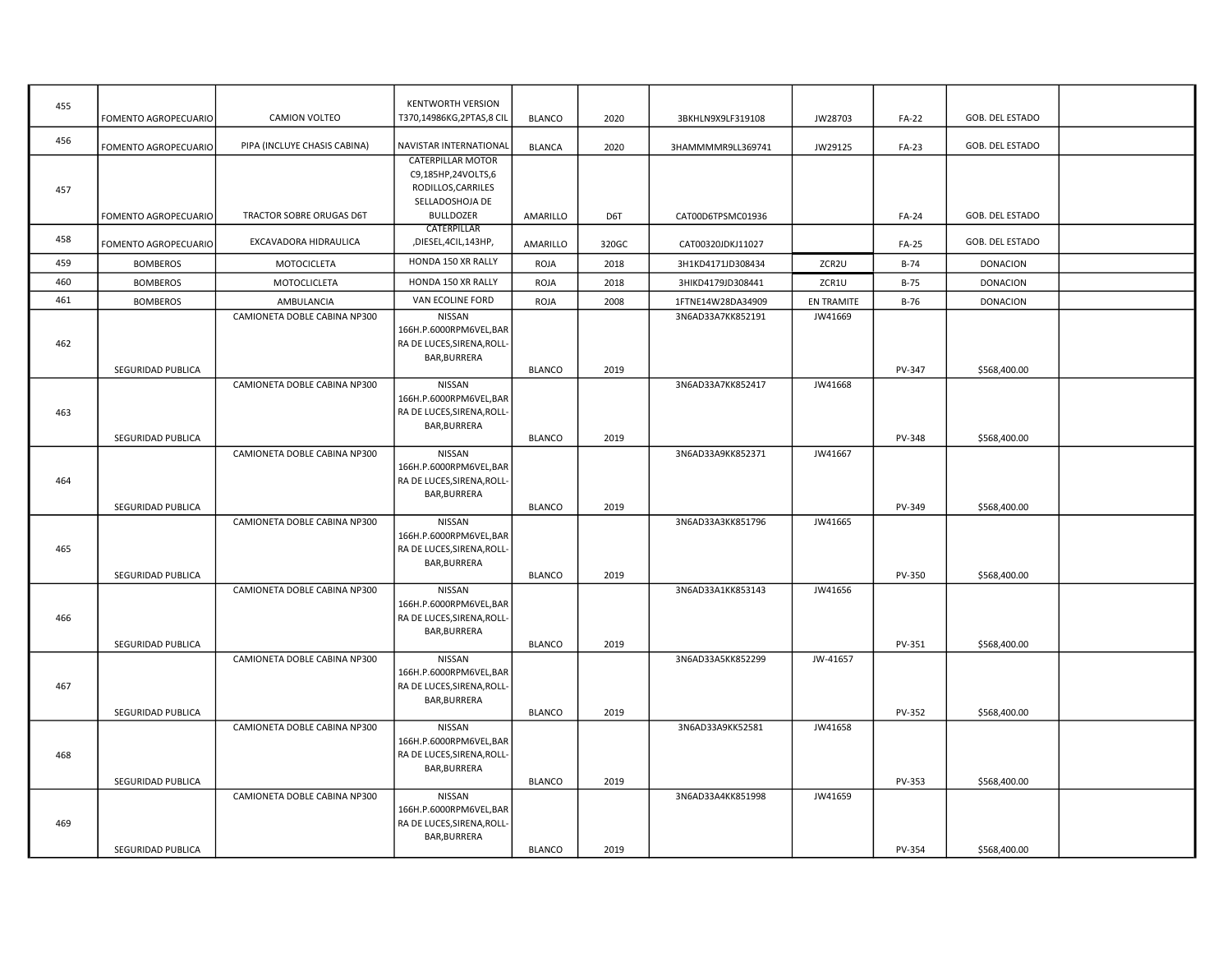| 166H.P.6000RPM6VEL,BAR<br>470<br>RA DE LUCES, SIRENA, ROLL-<br>BAR, BURRERA<br>SEGURIDAD PUBLICA<br><b>BLANCO</b><br>2019<br>PV-355<br>\$568,400.00<br>CAMIONETA DOBLE CABINA NP300<br>NISSAN<br>3N6AD33A4KK852147<br>JW41660<br>166H.P.6000RPM6VEL,BAR<br>RA DE LUCES, SIRENA, ROLL-<br>471<br>BAR, BURRERA<br>SEGURIDAD PUBLICA<br><b>BLANCO</b><br>2019<br>PV-356<br>\$568,400.00<br>CAMIONETA DOBLE CABINA NP300<br>NISSAN<br>3N6AD33A4KK852763<br>JW41663<br>166H.P.6000RPM6VEL,BAR<br>472<br>RA DE LUCES, SIRENA, ROLL-<br>BAR, BURRERA<br>SEGURIDAD PUBLICA<br><b>BLANCO</b><br>2019<br>PV-357<br>\$568,400.00<br>CAMIONETA DOBLE CABINA NP300<br>NISSAN<br>3N6AD33A9KK852502<br>JW41664<br>166H.P.6000RPM6VEL,BAR<br>RA DE LUCES, SIRENA, ROLL-<br>473<br>BAR, BURRERA<br>SEGURIDAD PUBLICA<br><b>BLANCO</b><br>2019<br>PV-358<br>\$568,400.00<br>CAMIONETA DOBLE CABINA NP300<br>NISSAN<br>3N6AD33AXKK852380<br>JW41661<br>166H.P.6000RPM6VEL,BAR<br>474<br>RA DE LUCES, SIRENA, ROLL-<br>BAR, BURRERA<br><b>BLANCO</b><br>2019<br>PV-359<br>SEGURIDAD PUBLICA<br>\$568,400.00<br>CAMIONETA DOBLE CABINA NP300<br>NISSAN<br>3N6AD33A1KK852381<br>JW41665<br>166H.P.6000RPM6VEL,BAR<br>475<br>RA DE LUCES, SIRENA, ROLL-<br>BAR, BURRERA<br>SEGURIDAD PUBLICA<br><b>BLANCO</b><br>2019<br>PV-360<br>\$568,400.00<br>CAMIONETA DOBLE CABINA NP300<br>NISSAN<br>3N6AD33A8KK852653<br>JW41666<br>476<br>166H.P.6000RPM6VEL,BAR<br><b>BLANCO</b><br>SEGURIDAD PUBLICA<br>2019<br>PV-361<br>\$568,400.00<br>CAMIONETA DOBLE CABINA NP300<br>NISSAN<br>3N6AD33A0KK852890<br>JW41670<br>477<br>166H.P.6000RPM6VEL,BAR<br><b>BLANCO</b><br>2019<br>PV-362<br>SEGURIDAD PUBLICA<br>\$568,400.00<br>CHEVROLET 6 CIL.<br>478<br>CAMIONETA CHEVROLET TRAVERSE<br>1GNKR8KD0GJ222451<br>JM95806<br>GASOLINA,5 PTAS<br>SEGURIDAD PUBLICA<br>NEGRA<br>2016<br>PV-363<br>\$594,700.00<br>166H.P.6000RPM6VEL,<br>479<br>BARRA DE LUCES 120 LEDS,<br><b>BLANCO</b><br>2020<br>JW57353<br>SEG. PUBLICA<br>CAMIONETA NISSAN<br>3N6AD33A7LK859496<br>PV-365<br>\$591,600.00<br>CAMIONETA DUSTER ZEN<br>RENAULT<br>480<br>135HP,5500RPM,6VEL.,<br><b>TRANSITO</b><br>GRIS<br>2018<br>9FBHS1FH2JM437138<br>JRM9914<br>PT-267<br>\$491,356.59<br><b>CAMIONETA DUSTER ZEN</b><br>RENAULT<br>481<br>135HP,5500RPM,6VEL.,<br>GRIS<br>2018<br>9FBHS1FH1JM437227<br>JRM9915<br>TRANSITO<br>PT-268<br>\$491,356.59<br><b>CAMIONETA DUSTER ZEN</b><br>RENAULT<br>482<br>135HP,5500RPM,6VEL.,<br>GRIS<br>2018<br>9FBHS1FH9JM436679<br>JRM9913<br>PT-269<br>TRANSITO<br>\$491,356.59<br>CAMIONETA DUSTER ZEN<br>RENAULT<br>483<br>135HP,5500RPM,6VEL.,<br>GRIS<br>2018<br>9FBHS1FH7JM436907<br>JRM9912<br>PT-270<br>\$491,356.59<br><b>TRANSITO</b><br>NISSAN NP300,<br>166H.P.6000RPM6VEL,<br>484<br>BARRA DE LUCES 120 LEDS,<br><b>BLANCO</b><br>2020<br>3N6AD33A5LK859643<br>JW57354<br>PT-272<br>TRANSITO<br>CAMIONETA NISSAN<br>\$591,600.00 |  | CAMIONETA DOBLE CABINA NP300 | NISSAN |  | 3N6AD33A4KK852455 | JW41662 |  |  |
|-------------------------------------------------------------------------------------------------------------------------------------------------------------------------------------------------------------------------------------------------------------------------------------------------------------------------------------------------------------------------------------------------------------------------------------------------------------------------------------------------------------------------------------------------------------------------------------------------------------------------------------------------------------------------------------------------------------------------------------------------------------------------------------------------------------------------------------------------------------------------------------------------------------------------------------------------------------------------------------------------------------------------------------------------------------------------------------------------------------------------------------------------------------------------------------------------------------------------------------------------------------------------------------------------------------------------------------------------------------------------------------------------------------------------------------------------------------------------------------------------------------------------------------------------------------------------------------------------------------------------------------------------------------------------------------------------------------------------------------------------------------------------------------------------------------------------------------------------------------------------------------------------------------------------------------------------------------------------------------------------------------------------------------------------------------------------------------------------------------------------------------------------------------------------------------------------------------------------------------------------------------------------------------------------------------------------------------------------------------------------------------------------------------------------------------------------------------------------------------------------------------------------------------------------------------------------------------------------------------------------------------------------------------------------------------------------------------------------------------------------------------------------------------------------------------------------------------------------------------------------------------------------------------------------|--|------------------------------|--------|--|-------------------|---------|--|--|
|                                                                                                                                                                                                                                                                                                                                                                                                                                                                                                                                                                                                                                                                                                                                                                                                                                                                                                                                                                                                                                                                                                                                                                                                                                                                                                                                                                                                                                                                                                                                                                                                                                                                                                                                                                                                                                                                                                                                                                                                                                                                                                                                                                                                                                                                                                                                                                                                                                                                                                                                                                                                                                                                                                                                                                                                                                                                                                                         |  |                              |        |  |                   |         |  |  |
|                                                                                                                                                                                                                                                                                                                                                                                                                                                                                                                                                                                                                                                                                                                                                                                                                                                                                                                                                                                                                                                                                                                                                                                                                                                                                                                                                                                                                                                                                                                                                                                                                                                                                                                                                                                                                                                                                                                                                                                                                                                                                                                                                                                                                                                                                                                                                                                                                                                                                                                                                                                                                                                                                                                                                                                                                                                                                                                         |  |                              |        |  |                   |         |  |  |
|                                                                                                                                                                                                                                                                                                                                                                                                                                                                                                                                                                                                                                                                                                                                                                                                                                                                                                                                                                                                                                                                                                                                                                                                                                                                                                                                                                                                                                                                                                                                                                                                                                                                                                                                                                                                                                                                                                                                                                                                                                                                                                                                                                                                                                                                                                                                                                                                                                                                                                                                                                                                                                                                                                                                                                                                                                                                                                                         |  |                              |        |  |                   |         |  |  |
|                                                                                                                                                                                                                                                                                                                                                                                                                                                                                                                                                                                                                                                                                                                                                                                                                                                                                                                                                                                                                                                                                                                                                                                                                                                                                                                                                                                                                                                                                                                                                                                                                                                                                                                                                                                                                                                                                                                                                                                                                                                                                                                                                                                                                                                                                                                                                                                                                                                                                                                                                                                                                                                                                                                                                                                                                                                                                                                         |  |                              |        |  |                   |         |  |  |
|                                                                                                                                                                                                                                                                                                                                                                                                                                                                                                                                                                                                                                                                                                                                                                                                                                                                                                                                                                                                                                                                                                                                                                                                                                                                                                                                                                                                                                                                                                                                                                                                                                                                                                                                                                                                                                                                                                                                                                                                                                                                                                                                                                                                                                                                                                                                                                                                                                                                                                                                                                                                                                                                                                                                                                                                                                                                                                                         |  |                              |        |  |                   |         |  |  |
|                                                                                                                                                                                                                                                                                                                                                                                                                                                                                                                                                                                                                                                                                                                                                                                                                                                                                                                                                                                                                                                                                                                                                                                                                                                                                                                                                                                                                                                                                                                                                                                                                                                                                                                                                                                                                                                                                                                                                                                                                                                                                                                                                                                                                                                                                                                                                                                                                                                                                                                                                                                                                                                                                                                                                                                                                                                                                                                         |  |                              |        |  |                   |         |  |  |
|                                                                                                                                                                                                                                                                                                                                                                                                                                                                                                                                                                                                                                                                                                                                                                                                                                                                                                                                                                                                                                                                                                                                                                                                                                                                                                                                                                                                                                                                                                                                                                                                                                                                                                                                                                                                                                                                                                                                                                                                                                                                                                                                                                                                                                                                                                                                                                                                                                                                                                                                                                                                                                                                                                                                                                                                                                                                                                                         |  |                              |        |  |                   |         |  |  |
|                                                                                                                                                                                                                                                                                                                                                                                                                                                                                                                                                                                                                                                                                                                                                                                                                                                                                                                                                                                                                                                                                                                                                                                                                                                                                                                                                                                                                                                                                                                                                                                                                                                                                                                                                                                                                                                                                                                                                                                                                                                                                                                                                                                                                                                                                                                                                                                                                                                                                                                                                                                                                                                                                                                                                                                                                                                                                                                         |  |                              |        |  |                   |         |  |  |
|                                                                                                                                                                                                                                                                                                                                                                                                                                                                                                                                                                                                                                                                                                                                                                                                                                                                                                                                                                                                                                                                                                                                                                                                                                                                                                                                                                                                                                                                                                                                                                                                                                                                                                                                                                                                                                                                                                                                                                                                                                                                                                                                                                                                                                                                                                                                                                                                                                                                                                                                                                                                                                                                                                                                                                                                                                                                                                                         |  |                              |        |  |                   |         |  |  |
|                                                                                                                                                                                                                                                                                                                                                                                                                                                                                                                                                                                                                                                                                                                                                                                                                                                                                                                                                                                                                                                                                                                                                                                                                                                                                                                                                                                                                                                                                                                                                                                                                                                                                                                                                                                                                                                                                                                                                                                                                                                                                                                                                                                                                                                                                                                                                                                                                                                                                                                                                                                                                                                                                                                                                                                                                                                                                                                         |  |                              |        |  |                   |         |  |  |
|                                                                                                                                                                                                                                                                                                                                                                                                                                                                                                                                                                                                                                                                                                                                                                                                                                                                                                                                                                                                                                                                                                                                                                                                                                                                                                                                                                                                                                                                                                                                                                                                                                                                                                                                                                                                                                                                                                                                                                                                                                                                                                                                                                                                                                                                                                                                                                                                                                                                                                                                                                                                                                                                                                                                                                                                                                                                                                                         |  |                              |        |  |                   |         |  |  |
|                                                                                                                                                                                                                                                                                                                                                                                                                                                                                                                                                                                                                                                                                                                                                                                                                                                                                                                                                                                                                                                                                                                                                                                                                                                                                                                                                                                                                                                                                                                                                                                                                                                                                                                                                                                                                                                                                                                                                                                                                                                                                                                                                                                                                                                                                                                                                                                                                                                                                                                                                                                                                                                                                                                                                                                                                                                                                                                         |  |                              |        |  |                   |         |  |  |
|                                                                                                                                                                                                                                                                                                                                                                                                                                                                                                                                                                                                                                                                                                                                                                                                                                                                                                                                                                                                                                                                                                                                                                                                                                                                                                                                                                                                                                                                                                                                                                                                                                                                                                                                                                                                                                                                                                                                                                                                                                                                                                                                                                                                                                                                                                                                                                                                                                                                                                                                                                                                                                                                                                                                                                                                                                                                                                                         |  |                              |        |  |                   |         |  |  |
|                                                                                                                                                                                                                                                                                                                                                                                                                                                                                                                                                                                                                                                                                                                                                                                                                                                                                                                                                                                                                                                                                                                                                                                                                                                                                                                                                                                                                                                                                                                                                                                                                                                                                                                                                                                                                                                                                                                                                                                                                                                                                                                                                                                                                                                                                                                                                                                                                                                                                                                                                                                                                                                                                                                                                                                                                                                                                                                         |  |                              |        |  |                   |         |  |  |
|                                                                                                                                                                                                                                                                                                                                                                                                                                                                                                                                                                                                                                                                                                                                                                                                                                                                                                                                                                                                                                                                                                                                                                                                                                                                                                                                                                                                                                                                                                                                                                                                                                                                                                                                                                                                                                                                                                                                                                                                                                                                                                                                                                                                                                                                                                                                                                                                                                                                                                                                                                                                                                                                                                                                                                                                                                                                                                                         |  |                              |        |  |                   |         |  |  |
|                                                                                                                                                                                                                                                                                                                                                                                                                                                                                                                                                                                                                                                                                                                                                                                                                                                                                                                                                                                                                                                                                                                                                                                                                                                                                                                                                                                                                                                                                                                                                                                                                                                                                                                                                                                                                                                                                                                                                                                                                                                                                                                                                                                                                                                                                                                                                                                                                                                                                                                                                                                                                                                                                                                                                                                                                                                                                                                         |  |                              |        |  |                   |         |  |  |
|                                                                                                                                                                                                                                                                                                                                                                                                                                                                                                                                                                                                                                                                                                                                                                                                                                                                                                                                                                                                                                                                                                                                                                                                                                                                                                                                                                                                                                                                                                                                                                                                                                                                                                                                                                                                                                                                                                                                                                                                                                                                                                                                                                                                                                                                                                                                                                                                                                                                                                                                                                                                                                                                                                                                                                                                                                                                                                                         |  |                              |        |  |                   |         |  |  |
|                                                                                                                                                                                                                                                                                                                                                                                                                                                                                                                                                                                                                                                                                                                                                                                                                                                                                                                                                                                                                                                                                                                                                                                                                                                                                                                                                                                                                                                                                                                                                                                                                                                                                                                                                                                                                                                                                                                                                                                                                                                                                                                                                                                                                                                                                                                                                                                                                                                                                                                                                                                                                                                                                                                                                                                                                                                                                                                         |  |                              |        |  |                   |         |  |  |
|                                                                                                                                                                                                                                                                                                                                                                                                                                                                                                                                                                                                                                                                                                                                                                                                                                                                                                                                                                                                                                                                                                                                                                                                                                                                                                                                                                                                                                                                                                                                                                                                                                                                                                                                                                                                                                                                                                                                                                                                                                                                                                                                                                                                                                                                                                                                                                                                                                                                                                                                                                                                                                                                                                                                                                                                                                                                                                                         |  |                              |        |  |                   |         |  |  |
|                                                                                                                                                                                                                                                                                                                                                                                                                                                                                                                                                                                                                                                                                                                                                                                                                                                                                                                                                                                                                                                                                                                                                                                                                                                                                                                                                                                                                                                                                                                                                                                                                                                                                                                                                                                                                                                                                                                                                                                                                                                                                                                                                                                                                                                                                                                                                                                                                                                                                                                                                                                                                                                                                                                                                                                                                                                                                                                         |  |                              |        |  |                   |         |  |  |
|                                                                                                                                                                                                                                                                                                                                                                                                                                                                                                                                                                                                                                                                                                                                                                                                                                                                                                                                                                                                                                                                                                                                                                                                                                                                                                                                                                                                                                                                                                                                                                                                                                                                                                                                                                                                                                                                                                                                                                                                                                                                                                                                                                                                                                                                                                                                                                                                                                                                                                                                                                                                                                                                                                                                                                                                                                                                                                                         |  |                              |        |  |                   |         |  |  |
|                                                                                                                                                                                                                                                                                                                                                                                                                                                                                                                                                                                                                                                                                                                                                                                                                                                                                                                                                                                                                                                                                                                                                                                                                                                                                                                                                                                                                                                                                                                                                                                                                                                                                                                                                                                                                                                                                                                                                                                                                                                                                                                                                                                                                                                                                                                                                                                                                                                                                                                                                                                                                                                                                                                                                                                                                                                                                                                         |  |                              |        |  |                   |         |  |  |
|                                                                                                                                                                                                                                                                                                                                                                                                                                                                                                                                                                                                                                                                                                                                                                                                                                                                                                                                                                                                                                                                                                                                                                                                                                                                                                                                                                                                                                                                                                                                                                                                                                                                                                                                                                                                                                                                                                                                                                                                                                                                                                                                                                                                                                                                                                                                                                                                                                                                                                                                                                                                                                                                                                                                                                                                                                                                                                                         |  |                              |        |  |                   |         |  |  |
|                                                                                                                                                                                                                                                                                                                                                                                                                                                                                                                                                                                                                                                                                                                                                                                                                                                                                                                                                                                                                                                                                                                                                                                                                                                                                                                                                                                                                                                                                                                                                                                                                                                                                                                                                                                                                                                                                                                                                                                                                                                                                                                                                                                                                                                                                                                                                                                                                                                                                                                                                                                                                                                                                                                                                                                                                                                                                                                         |  |                              |        |  |                   |         |  |  |
|                                                                                                                                                                                                                                                                                                                                                                                                                                                                                                                                                                                                                                                                                                                                                                                                                                                                                                                                                                                                                                                                                                                                                                                                                                                                                                                                                                                                                                                                                                                                                                                                                                                                                                                                                                                                                                                                                                                                                                                                                                                                                                                                                                                                                                                                                                                                                                                                                                                                                                                                                                                                                                                                                                                                                                                                                                                                                                                         |  |                              |        |  |                   |         |  |  |
|                                                                                                                                                                                                                                                                                                                                                                                                                                                                                                                                                                                                                                                                                                                                                                                                                                                                                                                                                                                                                                                                                                                                                                                                                                                                                                                                                                                                                                                                                                                                                                                                                                                                                                                                                                                                                                                                                                                                                                                                                                                                                                                                                                                                                                                                                                                                                                                                                                                                                                                                                                                                                                                                                                                                                                                                                                                                                                                         |  |                              |        |  |                   |         |  |  |
|                                                                                                                                                                                                                                                                                                                                                                                                                                                                                                                                                                                                                                                                                                                                                                                                                                                                                                                                                                                                                                                                                                                                                                                                                                                                                                                                                                                                                                                                                                                                                                                                                                                                                                                                                                                                                                                                                                                                                                                                                                                                                                                                                                                                                                                                                                                                                                                                                                                                                                                                                                                                                                                                                                                                                                                                                                                                                                                         |  |                              |        |  |                   |         |  |  |
|                                                                                                                                                                                                                                                                                                                                                                                                                                                                                                                                                                                                                                                                                                                                                                                                                                                                                                                                                                                                                                                                                                                                                                                                                                                                                                                                                                                                                                                                                                                                                                                                                                                                                                                                                                                                                                                                                                                                                                                                                                                                                                                                                                                                                                                                                                                                                                                                                                                                                                                                                                                                                                                                                                                                                                                                                                                                                                                         |  |                              |        |  |                   |         |  |  |
|                                                                                                                                                                                                                                                                                                                                                                                                                                                                                                                                                                                                                                                                                                                                                                                                                                                                                                                                                                                                                                                                                                                                                                                                                                                                                                                                                                                                                                                                                                                                                                                                                                                                                                                                                                                                                                                                                                                                                                                                                                                                                                                                                                                                                                                                                                                                                                                                                                                                                                                                                                                                                                                                                                                                                                                                                                                                                                                         |  |                              |        |  |                   |         |  |  |
|                                                                                                                                                                                                                                                                                                                                                                                                                                                                                                                                                                                                                                                                                                                                                                                                                                                                                                                                                                                                                                                                                                                                                                                                                                                                                                                                                                                                                                                                                                                                                                                                                                                                                                                                                                                                                                                                                                                                                                                                                                                                                                                                                                                                                                                                                                                                                                                                                                                                                                                                                                                                                                                                                                                                                                                                                                                                                                                         |  |                              |        |  |                   |         |  |  |
|                                                                                                                                                                                                                                                                                                                                                                                                                                                                                                                                                                                                                                                                                                                                                                                                                                                                                                                                                                                                                                                                                                                                                                                                                                                                                                                                                                                                                                                                                                                                                                                                                                                                                                                                                                                                                                                                                                                                                                                                                                                                                                                                                                                                                                                                                                                                                                                                                                                                                                                                                                                                                                                                                                                                                                                                                                                                                                                         |  |                              |        |  |                   |         |  |  |
|                                                                                                                                                                                                                                                                                                                                                                                                                                                                                                                                                                                                                                                                                                                                                                                                                                                                                                                                                                                                                                                                                                                                                                                                                                                                                                                                                                                                                                                                                                                                                                                                                                                                                                                                                                                                                                                                                                                                                                                                                                                                                                                                                                                                                                                                                                                                                                                                                                                                                                                                                                                                                                                                                                                                                                                                                                                                                                                         |  |                              |        |  |                   |         |  |  |
|                                                                                                                                                                                                                                                                                                                                                                                                                                                                                                                                                                                                                                                                                                                                                                                                                                                                                                                                                                                                                                                                                                                                                                                                                                                                                                                                                                                                                                                                                                                                                                                                                                                                                                                                                                                                                                                                                                                                                                                                                                                                                                                                                                                                                                                                                                                                                                                                                                                                                                                                                                                                                                                                                                                                                                                                                                                                                                                         |  |                              |        |  |                   |         |  |  |
|                                                                                                                                                                                                                                                                                                                                                                                                                                                                                                                                                                                                                                                                                                                                                                                                                                                                                                                                                                                                                                                                                                                                                                                                                                                                                                                                                                                                                                                                                                                                                                                                                                                                                                                                                                                                                                                                                                                                                                                                                                                                                                                                                                                                                                                                                                                                                                                                                                                                                                                                                                                                                                                                                                                                                                                                                                                                                                                         |  |                              |        |  |                   |         |  |  |
|                                                                                                                                                                                                                                                                                                                                                                                                                                                                                                                                                                                                                                                                                                                                                                                                                                                                                                                                                                                                                                                                                                                                                                                                                                                                                                                                                                                                                                                                                                                                                                                                                                                                                                                                                                                                                                                                                                                                                                                                                                                                                                                                                                                                                                                                                                                                                                                                                                                                                                                                                                                                                                                                                                                                                                                                                                                                                                                         |  |                              |        |  |                   |         |  |  |
|                                                                                                                                                                                                                                                                                                                                                                                                                                                                                                                                                                                                                                                                                                                                                                                                                                                                                                                                                                                                                                                                                                                                                                                                                                                                                                                                                                                                                                                                                                                                                                                                                                                                                                                                                                                                                                                                                                                                                                                                                                                                                                                                                                                                                                                                                                                                                                                                                                                                                                                                                                                                                                                                                                                                                                                                                                                                                                                         |  |                              |        |  |                   |         |  |  |
|                                                                                                                                                                                                                                                                                                                                                                                                                                                                                                                                                                                                                                                                                                                                                                                                                                                                                                                                                                                                                                                                                                                                                                                                                                                                                                                                                                                                                                                                                                                                                                                                                                                                                                                                                                                                                                                                                                                                                                                                                                                                                                                                                                                                                                                                                                                                                                                                                                                                                                                                                                                                                                                                                                                                                                                                                                                                                                                         |  |                              |        |  |                   |         |  |  |
|                                                                                                                                                                                                                                                                                                                                                                                                                                                                                                                                                                                                                                                                                                                                                                                                                                                                                                                                                                                                                                                                                                                                                                                                                                                                                                                                                                                                                                                                                                                                                                                                                                                                                                                                                                                                                                                                                                                                                                                                                                                                                                                                                                                                                                                                                                                                                                                                                                                                                                                                                                                                                                                                                                                                                                                                                                                                                                                         |  |                              |        |  |                   |         |  |  |
|                                                                                                                                                                                                                                                                                                                                                                                                                                                                                                                                                                                                                                                                                                                                                                                                                                                                                                                                                                                                                                                                                                                                                                                                                                                                                                                                                                                                                                                                                                                                                                                                                                                                                                                                                                                                                                                                                                                                                                                                                                                                                                                                                                                                                                                                                                                                                                                                                                                                                                                                                                                                                                                                                                                                                                                                                                                                                                                         |  |                              |        |  |                   |         |  |  |
|                                                                                                                                                                                                                                                                                                                                                                                                                                                                                                                                                                                                                                                                                                                                                                                                                                                                                                                                                                                                                                                                                                                                                                                                                                                                                                                                                                                                                                                                                                                                                                                                                                                                                                                                                                                                                                                                                                                                                                                                                                                                                                                                                                                                                                                                                                                                                                                                                                                                                                                                                                                                                                                                                                                                                                                                                                                                                                                         |  |                              |        |  |                   |         |  |  |
|                                                                                                                                                                                                                                                                                                                                                                                                                                                                                                                                                                                                                                                                                                                                                                                                                                                                                                                                                                                                                                                                                                                                                                                                                                                                                                                                                                                                                                                                                                                                                                                                                                                                                                                                                                                                                                                                                                                                                                                                                                                                                                                                                                                                                                                                                                                                                                                                                                                                                                                                                                                                                                                                                                                                                                                                                                                                                                                         |  |                              |        |  |                   |         |  |  |
|                                                                                                                                                                                                                                                                                                                                                                                                                                                                                                                                                                                                                                                                                                                                                                                                                                                                                                                                                                                                                                                                                                                                                                                                                                                                                                                                                                                                                                                                                                                                                                                                                                                                                                                                                                                                                                                                                                                                                                                                                                                                                                                                                                                                                                                                                                                                                                                                                                                                                                                                                                                                                                                                                                                                                                                                                                                                                                                         |  |                              |        |  |                   |         |  |  |
|                                                                                                                                                                                                                                                                                                                                                                                                                                                                                                                                                                                                                                                                                                                                                                                                                                                                                                                                                                                                                                                                                                                                                                                                                                                                                                                                                                                                                                                                                                                                                                                                                                                                                                                                                                                                                                                                                                                                                                                                                                                                                                                                                                                                                                                                                                                                                                                                                                                                                                                                                                                                                                                                                                                                                                                                                                                                                                                         |  |                              |        |  |                   |         |  |  |
|                                                                                                                                                                                                                                                                                                                                                                                                                                                                                                                                                                                                                                                                                                                                                                                                                                                                                                                                                                                                                                                                                                                                                                                                                                                                                                                                                                                                                                                                                                                                                                                                                                                                                                                                                                                                                                                                                                                                                                                                                                                                                                                                                                                                                                                                                                                                                                                                                                                                                                                                                                                                                                                                                                                                                                                                                                                                                                                         |  |                              |        |  |                   |         |  |  |
|                                                                                                                                                                                                                                                                                                                                                                                                                                                                                                                                                                                                                                                                                                                                                                                                                                                                                                                                                                                                                                                                                                                                                                                                                                                                                                                                                                                                                                                                                                                                                                                                                                                                                                                                                                                                                                                                                                                                                                                                                                                                                                                                                                                                                                                                                                                                                                                                                                                                                                                                                                                                                                                                                                                                                                                                                                                                                                                         |  |                              |        |  |                   |         |  |  |
|                                                                                                                                                                                                                                                                                                                                                                                                                                                                                                                                                                                                                                                                                                                                                                                                                                                                                                                                                                                                                                                                                                                                                                                                                                                                                                                                                                                                                                                                                                                                                                                                                                                                                                                                                                                                                                                                                                                                                                                                                                                                                                                                                                                                                                                                                                                                                                                                                                                                                                                                                                                                                                                                                                                                                                                                                                                                                                                         |  |                              |        |  |                   |         |  |  |
|                                                                                                                                                                                                                                                                                                                                                                                                                                                                                                                                                                                                                                                                                                                                                                                                                                                                                                                                                                                                                                                                                                                                                                                                                                                                                                                                                                                                                                                                                                                                                                                                                                                                                                                                                                                                                                                                                                                                                                                                                                                                                                                                                                                                                                                                                                                                                                                                                                                                                                                                                                                                                                                                                                                                                                                                                                                                                                                         |  |                              |        |  |                   |         |  |  |
|                                                                                                                                                                                                                                                                                                                                                                                                                                                                                                                                                                                                                                                                                                                                                                                                                                                                                                                                                                                                                                                                                                                                                                                                                                                                                                                                                                                                                                                                                                                                                                                                                                                                                                                                                                                                                                                                                                                                                                                                                                                                                                                                                                                                                                                                                                                                                                                                                                                                                                                                                                                                                                                                                                                                                                                                                                                                                                                         |  |                              |        |  |                   |         |  |  |
|                                                                                                                                                                                                                                                                                                                                                                                                                                                                                                                                                                                                                                                                                                                                                                                                                                                                                                                                                                                                                                                                                                                                                                                                                                                                                                                                                                                                                                                                                                                                                                                                                                                                                                                                                                                                                                                                                                                                                                                                                                                                                                                                                                                                                                                                                                                                                                                                                                                                                                                                                                                                                                                                                                                                                                                                                                                                                                                         |  |                              |        |  |                   |         |  |  |
|                                                                                                                                                                                                                                                                                                                                                                                                                                                                                                                                                                                                                                                                                                                                                                                                                                                                                                                                                                                                                                                                                                                                                                                                                                                                                                                                                                                                                                                                                                                                                                                                                                                                                                                                                                                                                                                                                                                                                                                                                                                                                                                                                                                                                                                                                                                                                                                                                                                                                                                                                                                                                                                                                                                                                                                                                                                                                                                         |  |                              |        |  |                   |         |  |  |
|                                                                                                                                                                                                                                                                                                                                                                                                                                                                                                                                                                                                                                                                                                                                                                                                                                                                                                                                                                                                                                                                                                                                                                                                                                                                                                                                                                                                                                                                                                                                                                                                                                                                                                                                                                                                                                                                                                                                                                                                                                                                                                                                                                                                                                                                                                                                                                                                                                                                                                                                                                                                                                                                                                                                                                                                                                                                                                                         |  |                              |        |  |                   |         |  |  |
|                                                                                                                                                                                                                                                                                                                                                                                                                                                                                                                                                                                                                                                                                                                                                                                                                                                                                                                                                                                                                                                                                                                                                                                                                                                                                                                                                                                                                                                                                                                                                                                                                                                                                                                                                                                                                                                                                                                                                                                                                                                                                                                                                                                                                                                                                                                                                                                                                                                                                                                                                                                                                                                                                                                                                                                                                                                                                                                         |  |                              |        |  |                   |         |  |  |
|                                                                                                                                                                                                                                                                                                                                                                                                                                                                                                                                                                                                                                                                                                                                                                                                                                                                                                                                                                                                                                                                                                                                                                                                                                                                                                                                                                                                                                                                                                                                                                                                                                                                                                                                                                                                                                                                                                                                                                                                                                                                                                                                                                                                                                                                                                                                                                                                                                                                                                                                                                                                                                                                                                                                                                                                                                                                                                                         |  |                              |        |  |                   |         |  |  |
|                                                                                                                                                                                                                                                                                                                                                                                                                                                                                                                                                                                                                                                                                                                                                                                                                                                                                                                                                                                                                                                                                                                                                                                                                                                                                                                                                                                                                                                                                                                                                                                                                                                                                                                                                                                                                                                                                                                                                                                                                                                                                                                                                                                                                                                                                                                                                                                                                                                                                                                                                                                                                                                                                                                                                                                                                                                                                                                         |  |                              |        |  |                   |         |  |  |